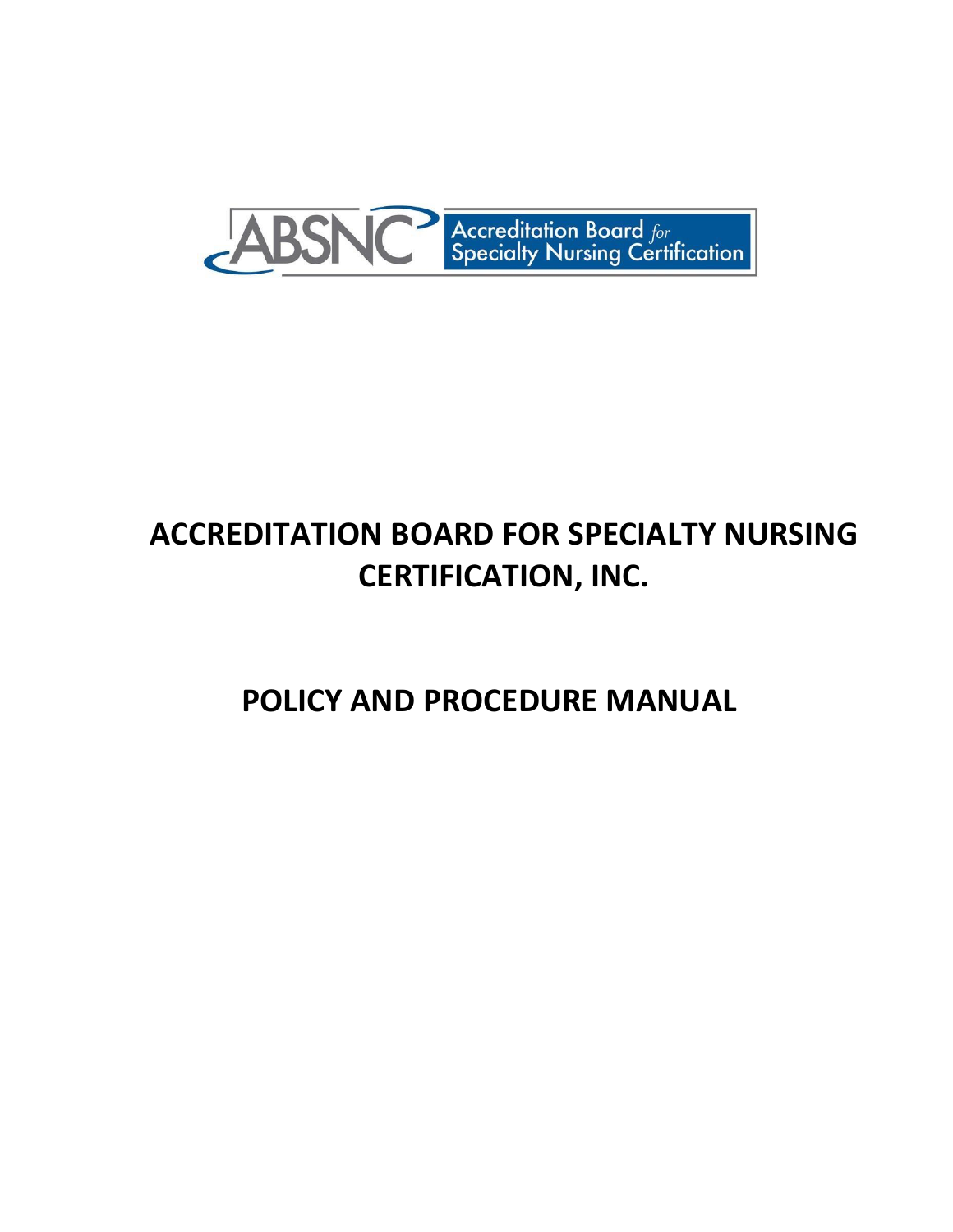#### **TABLE OF CONTENTS**

- **Policy 1 Definition, Vision, Mission, Purpose**
- **Policy 2 Board of Directors: Eligibility**
- **Policy 3 Nominations/Elections/Appointment Processes**
- **Policy 4 ABSNC Board Member Responsibilities**
- **Policy 5 Role Description for Volunteer Review Team Psychometricians**
- **Policy 6 Duties and Responsibilities of Review Teams**
- **Policy 7 Fees**
- **Policy 8 Financial Policies**
- **Policy 9 Accreditation and Reaccreditation**
- **Policy 10 Annual Compliance Reporting and Reporting Major Certification Program Changes**
- **Policy 11 Quality Improvement Program**
- **Policy 12 Record Retention Policy**
- **Policy 13 Whistleblower Policy**
- **Policy 14 Joint Venture Policy**
- **Policy 15 Vendor Contract Signing Policy**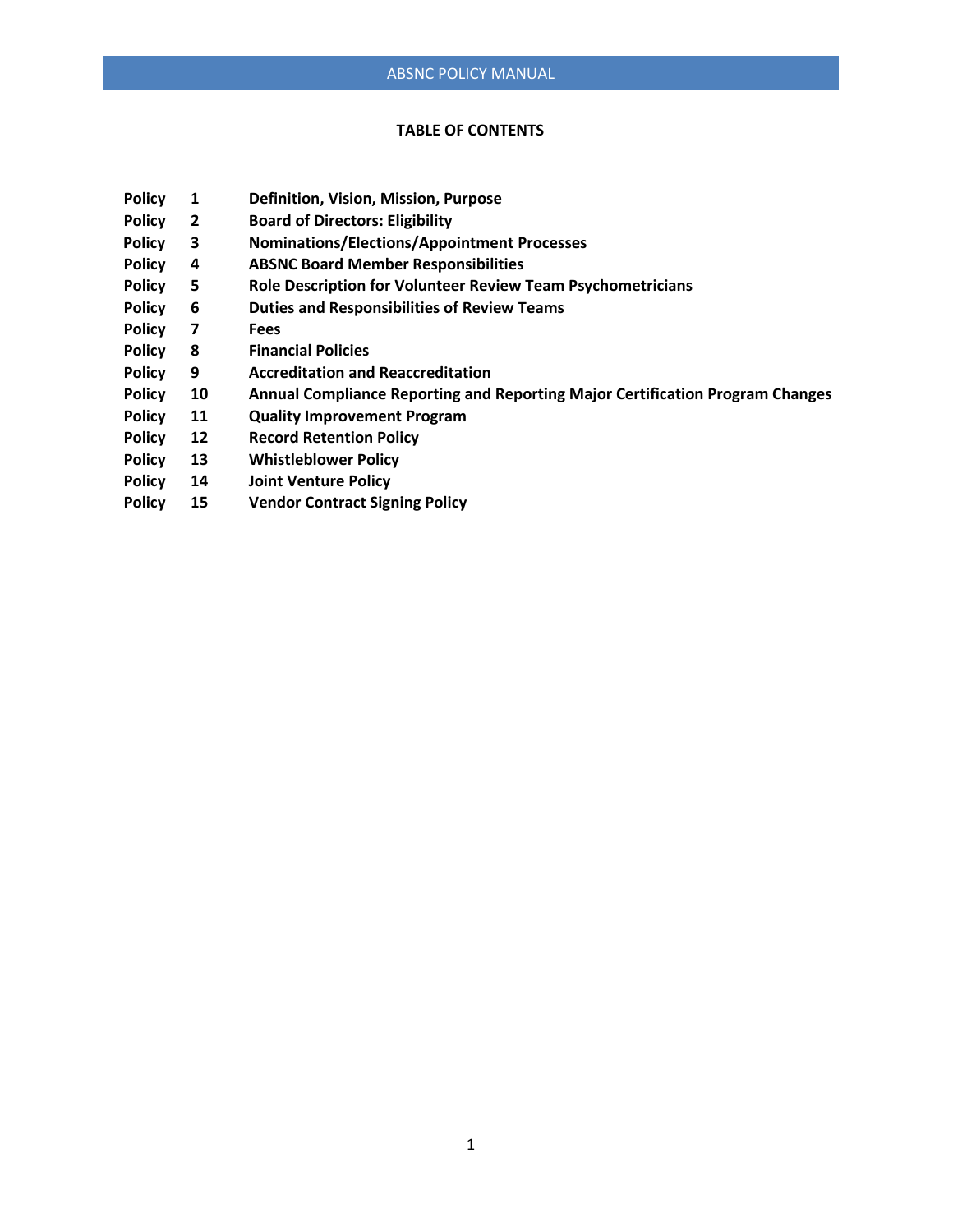# **POLICY 1 DEFINITION, VISION, MISSION, PURPOSE**

# **Section 1.1 Definition**

The Accreditation Board for Specialty Nursing Certification (ABSNC) is an elected body responsible for decisions related to the accreditation of nursing and associated certification programs.

# **Section 1.2 Vision**

The vision of ABSNC is to be universally recognized as the preeminent accrediting organization for all specialty nursing and nursing associated credentialing programs.

# **Section 1.3 Mission**

The mission of ABSNC is to promote excellence in health care through the application of rigorous accreditation processes.

# **Section 1.4 Purpose**

The purpose of ABSNC is to provide a mechanism for accreditation of quality specialty nursing and nursing associated credentialing programs.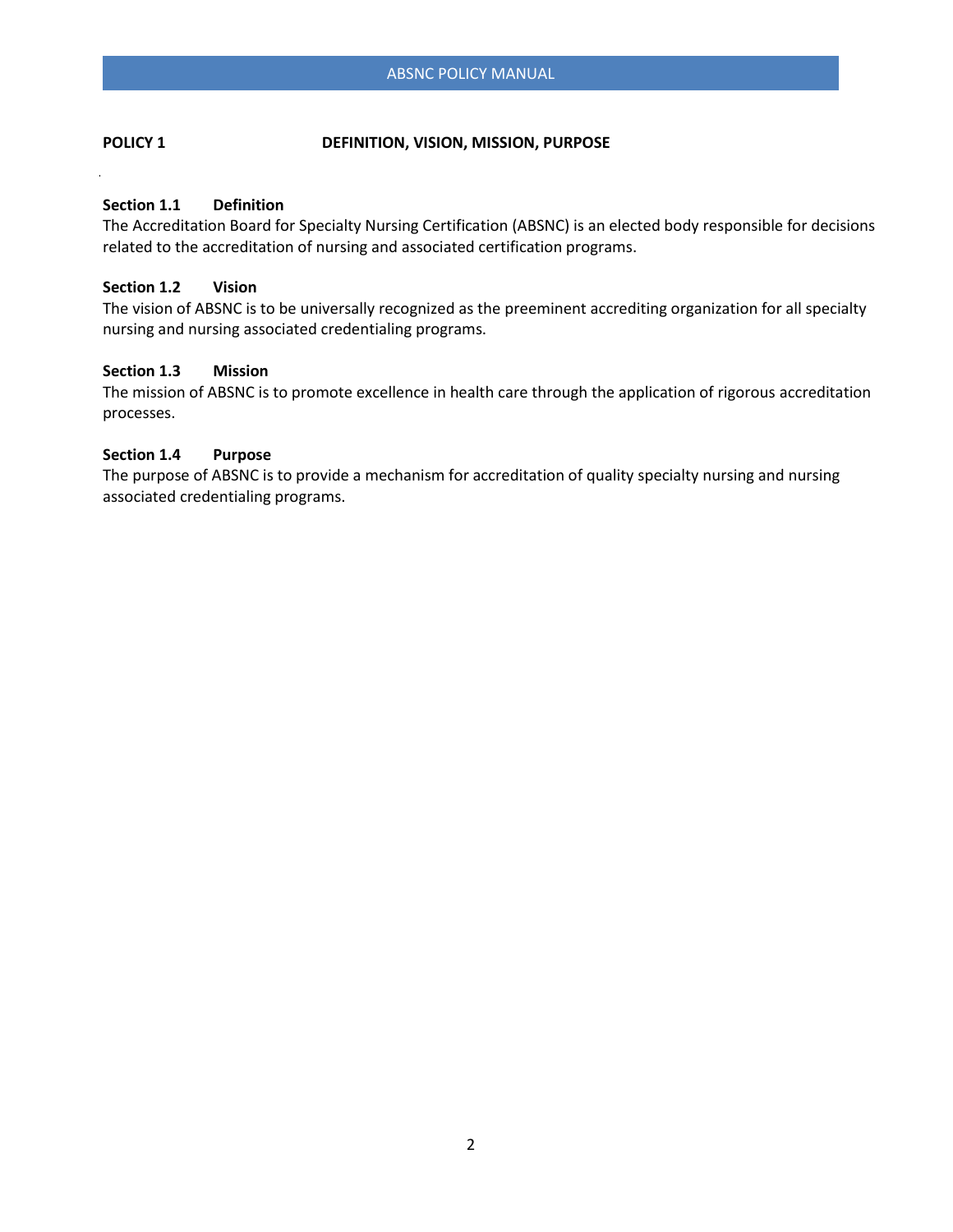# **POLICY 2 BOARD OF DIRECTORS ELIGIBILITY**

# **Section 2.1 Eligibility for Board of Director Positions**

Board members nominated and elected to the ABSNC Board shall meet the requirements outlined in the ABSNC Bylaws.

#### **Public Member**

The Public Member shall:

- preferably have a background in law, marketing or finance.
- be eligible for election to the office of Secretary-Treasurer.
- not be:
	- o a current or past employee of or consultant to any member organization or testing vendor.
	- o a nurse or other healthcare professional.
	- $\circ$  a current or past employee of a nursing certifying organization or the related specialty membership organization.
	- o a non-nursing professional who works or worked closely with nurses in the nursing specialty environment.
	- o employee of a testing vendor.

#### **Lead Volunteer Psychometrician (LVP)**

The Lead Volunteer Psychometrician shall:

- possess a master's degree or doctorate in psychometrics, measurement psychology, testing and evaluation, research and statistical analysis, or the equivalent.
- have experience with credentialing program development and analysis, accreditation procedures, governance and management of nonprofit organizations, and knowledge of trends in credentialing and psychometric evaluation.
- not be currently employed by a testing vendor.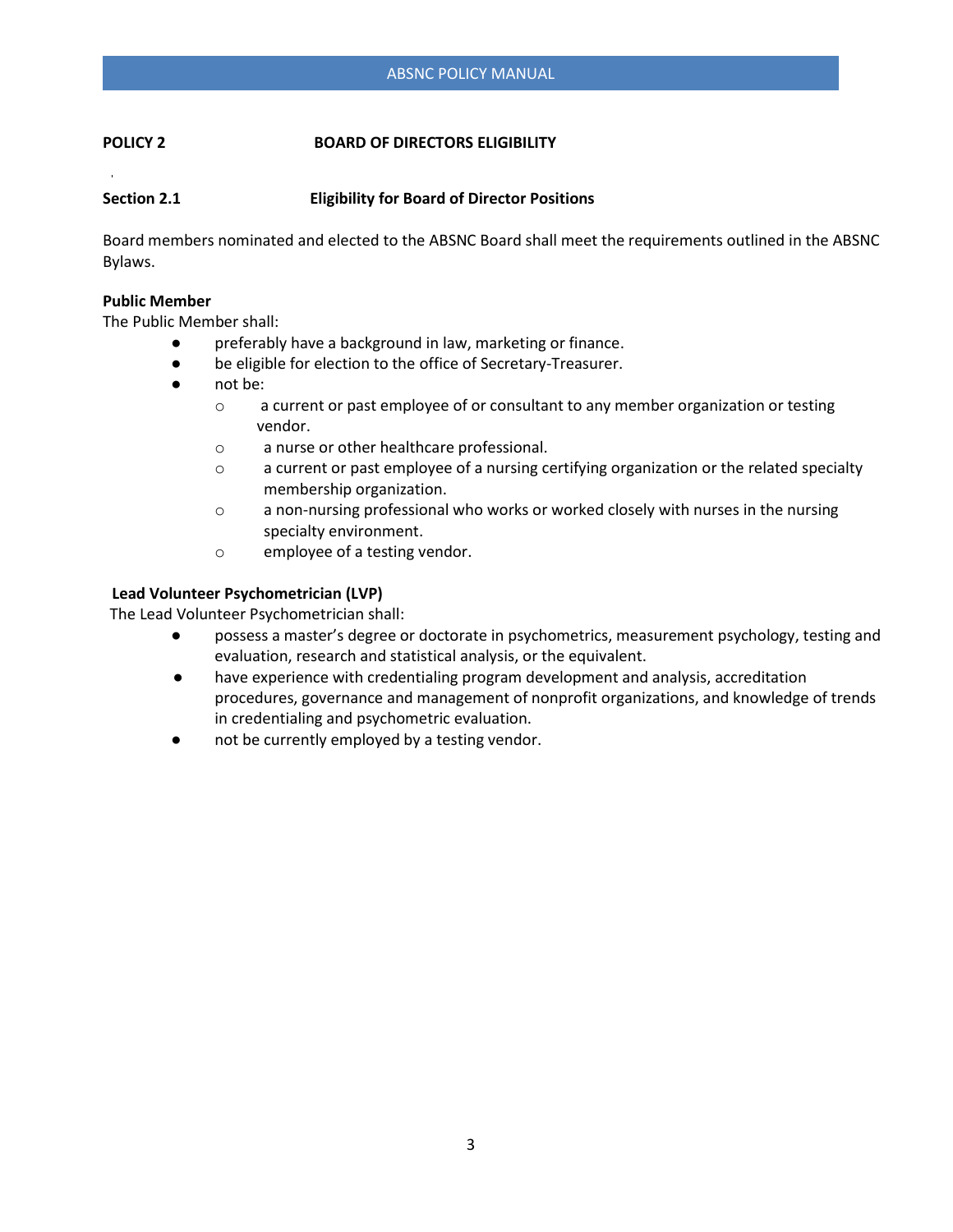# **POLICY 3 NOMINATIONS/ELECTIONS/APPOINTMENT PROCESSES**

#### **Section 3.1**

The nominations process will be conducted in accordance with the ABSNC Bylaws. All board members shall assume a three-year term of office on July 1 following election. Terms conclude on June 30.

#### **Procedure**

The procedure for election of directors, officers, public member, lead volunteer psychometrician is as follows:

#### **Directors**

- A Call for Nominations will be disseminated by the Vice President or Designee, to the members of ABSNC by November 15 annually.
- Nominees will provide a biographical profile, written assurances for ability to attend meetings, both in-person and via teleconference and confirmed sponsorship by the ABSNC member organization. The ABSNC will subsidize \$300 per board member for attendance at in-person board meetings.
- An interview of the candidate will be conducted.
- A Slate of Candidates for the elected Director positions will be assembled and distributed to the ABSNC member organizations by the ABSNC Vice President. Biographical profiles for each of the candidates will be included with the Slate circulated.
- Voting will occur by written ballot in conjunction with the ABNS Spring Assembly. The Directors are elected by ABSNC-accredited organizations. A representative from each accredited organization shall be eligible to vote in the election of ABSNC Directors. Each accredited organization is entitled to cast one vote. Voting by proxy is not permitted. Tellers appointed by the ABNS President at the beginning of the ABNS business meeting also may serve as Tellers for the ABSNC election process. Tellers will disseminate, collect, and count all ballots, and provide a verbal and written report on the election results to the ABSNC President. The ABSNC President will announce the results of the election to the Assembly.
- Following the election, the Vice President or Designee will disseminate an email to ABSNC members announcing the results.
- The Vice President or Designee will prepare and disseminate a press release for each elected candidate.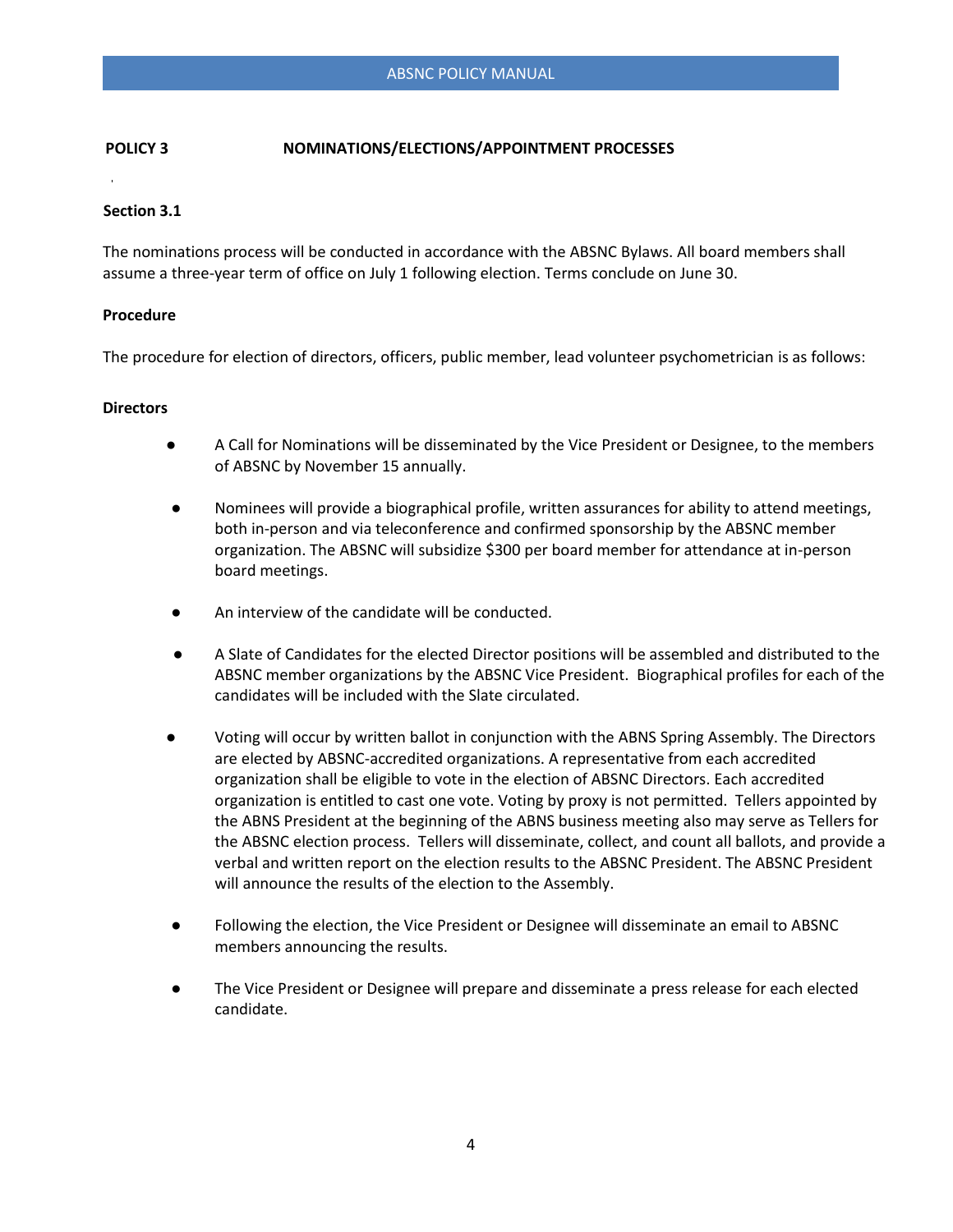# **POLICY 3 NOMINATIONS/ELECTIONS/APPOINTMENT PROCESSES (CONTINUED)**

# **Officers**

- The ABSNC Vice President or Designee will seek nominations for officer positions from the ABSNC Board of Directors before the beginning of the new fiscal year by February 28 and prepare a slate of nominees.
- Board members elected to an officer position will have their term on the Board extended, when necessary, to allow service for the full term of the office to which they have been elected.
- Voting will occur by electronic ballot. The ABSNC President will appoint the Public Member and Lead Volunteer Psychometrician to serve as Tellers. The Vice President or Designee will disseminate the electronic ballot and the Tellers will collect and count all ballots and provide an electronic report on the election results to Board of Directors.
- Following the election of officers, the Vice President or Designee will disseminate an email to ABSNC members announcing the results by March 31.

### **Public Member**

- The Vice President or Designee will disseminate a Call for Nominations to the members of ABSNC, 90 days before the end of the current Public Member's term of office.
- The Vice President and two members of the Board of Directors appointed by the President will interview the nominees to recommend a candidate for consideration and approval by the Board of Directors.
- The Vice President or Designee will notify the nominees in writing of the Board's decision.
- Following the appointment of the Public Member, the Vice President or Designee will disseminate an email to the members of ABSNC announcing the selection of the Public Member.
- The Vice President or Designee will prepare and disseminate a press release regarding the appointment of the Public Member.

#### **Lead Volunteer Psychometrician (LVP)**

The current LVP will identify individuals from the current pool of volunteer psychometricians who serve on review teams to determine their interest in serving as the LVP 90 days before the end of his/her term.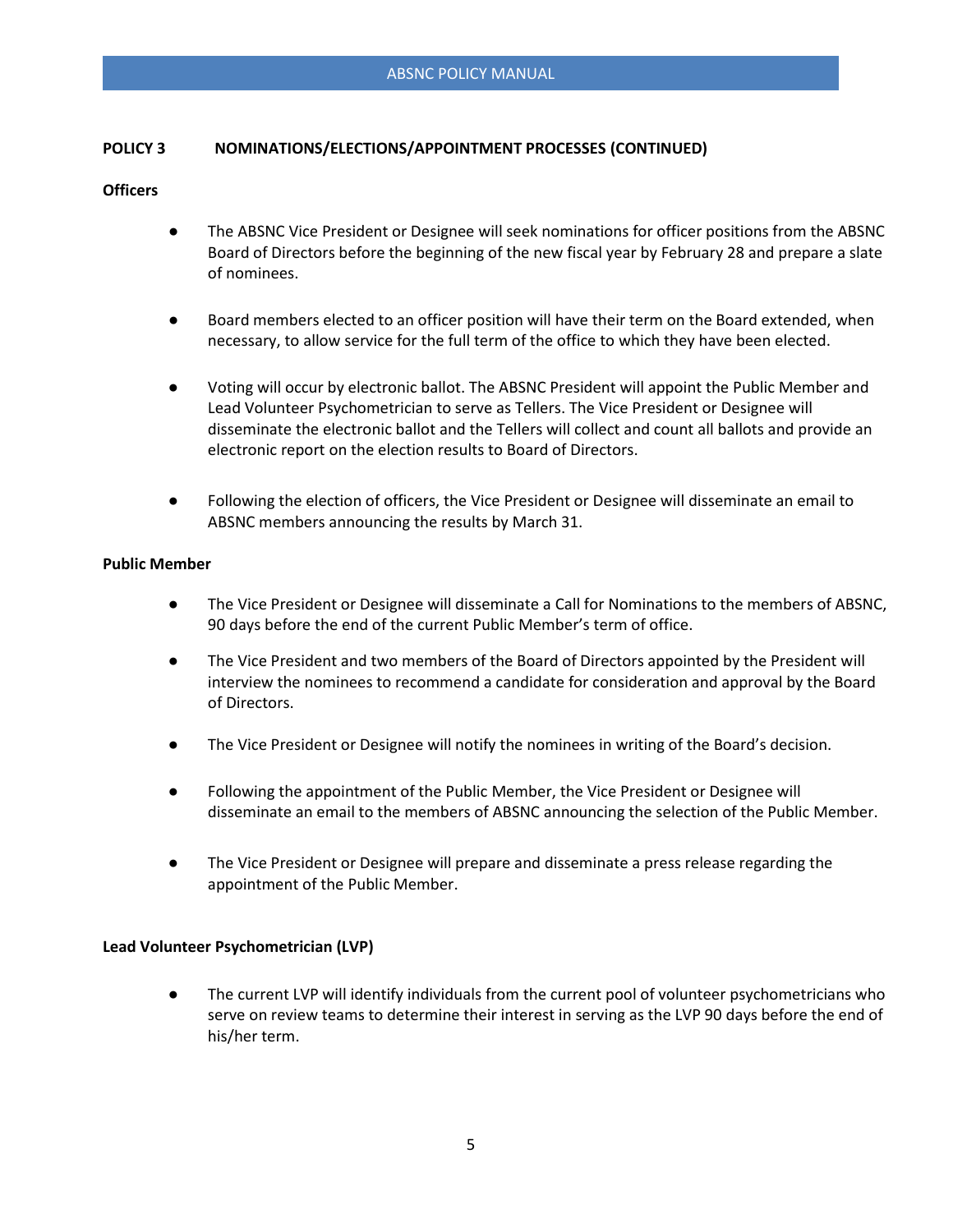# **POLICY 3 NOMINATIONS/ELECTIONS/APPOINTMENT PROCESSES (CONTINUED)**

- The Vice President and two members of the Board of Directors appointed by the President will interview the nominees to recommend a candidate for consideration and approval by the Board of Directors.
- The current LVP will notify the nominees of the Board's decision.
- Following the appointment of the LVP, the Vice President or Designee will disseminate an email to the members of ABSNC announcing the LVP selection.
- The Vice President or Designee will prepare and disseminate a press release regarding the appointment of the LVP.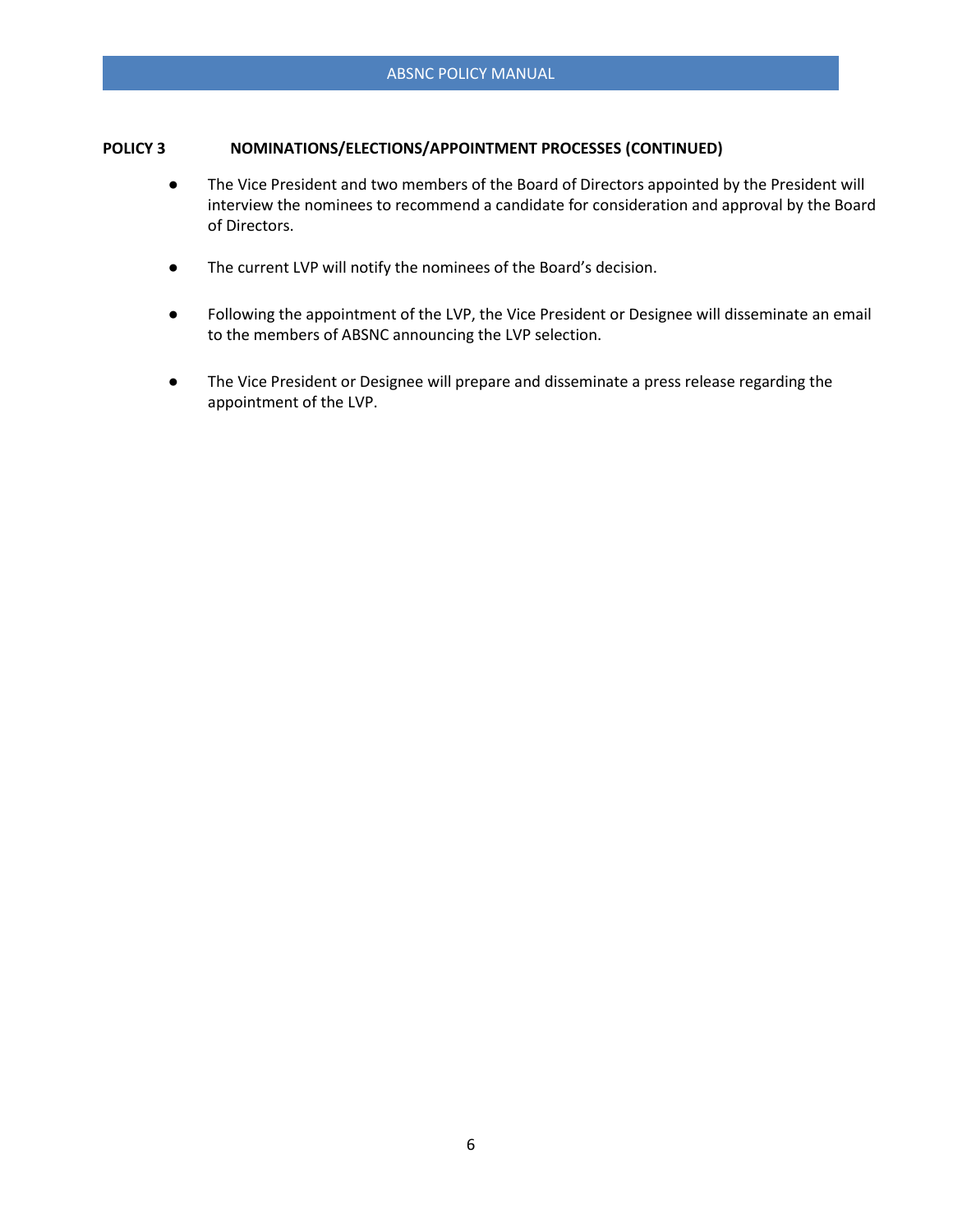# **POLICY 4 ABSNC BOARD MEMBER RESPONSIBILITIES**

# **Section 4.1 ABSNC Board Members**

The Board of Directors shall:

- annually execute a confidentiality, conflict of interest agreement.
- perform assigned duties assigned in a professional, ethical, and timely manner.
- review accreditation applications.
- make decisions relating to the initial accreditation and reaccreditation of applicant organizations' certification programs.
- periodically review, maintain, and recommend revisions to the ABSNC Accreditation Standards.
- elect officers of the ABSNC.
- periodically review, maintain, and recommend revisions to policies and procedures related to the work of ABSNC.
- promote ABSNC accreditation of specialty nursing and nursing associated credentialing programs.
- participate in regular or special meetings.
- serve on committees/task groups as requested.
- serve on the appeals board as requested.

### **Section 4.2 President**

The President shall:

- serve as its spokesperson on matters of accreditation.
- call and preside over meetings of the ABSNC.
- organize and supervise ABSNC business, including appointing teams to review accreditation applications and ad hoc committees to perform other work of the ABSNC.
- serve as an ex-officio non-voting member of the ABNS Board of Directors and report on ABSNC activities as needed.
- deliver a report of ABSNC activities in conjunction with the ABNS Assemblies.

### **Section 4.3 Vice President**

The Vice President shall:

- assemble a slate of nominees for the election of ABSNC Directors.
- oversee the selection of the Public Member and Lead Volunteer Psychometrician.

### **Section 4.4 President-Elect**

The President-Elect of the ABSNC shall:

• prepare for the role of the President.

### **Section 4.5 Secretary-Treasurer**

The Secretary-Treasurer shall serve as Chair of the Finance Committee and ensure: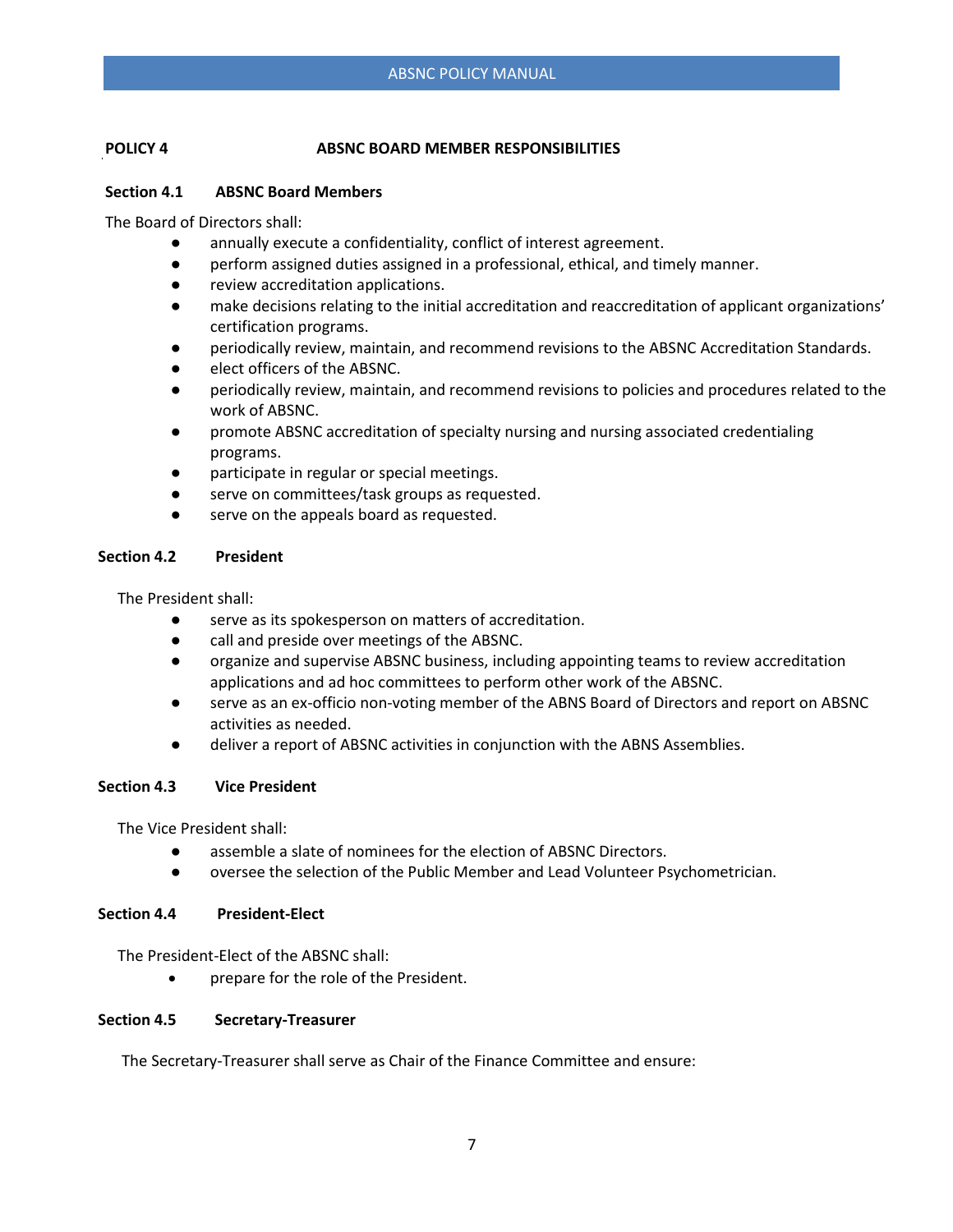# **POLICY 4 ABSNC BOARD MEMBER RESPONSIBILITIES (CONTINUED)**

- distribution of meeting minutes to the ABSNC Board of Directors within 14 days of a meeting.
- an annual audit or review is performed, and relevant tax and other reports are filed.
- a Directors' and Officers' and Errors and Omissions liability insurance policy is maintained.
- provision of reports and interpretations of the financial condition of ABSNC to the Board of Directors and ABSNC members.

#### **Section 4.6 Public Member**

The Public Member shall:

advocate for the health-care interests of the general public.

### **Section 4.7 Lead Volunteer Psychometrician (LVP)**

The Lead Volunteer Psychometrician shall:

- oversee the identification and recruitment of volunteer psychometricians.
- identify and recommend to the Board of Directors potential volunteer psychometricians to serve on the Review Team.
- provide an orientation to newly appointed volunteer psychometricians.
- serve as an interface between ABSNC and other volunteer psychometric consultants.
- provide education and orientation as needed to improve the knowledge of ABSNC members and the quality of decisions and processes.
- designate an alternate psychometrician to participate in meetings when unable to attend.

### **Section 4.8 Attendance at Meetings for Non-board Members**

ABSNC will hold Board meetings using the following guidelines:

- requests to attend a meeting must be submitted in writing to the Executive Director at least 30 days before the meeting. Permission to attend meetings will be granted at the discretion of the President.
- upon approval to attend a meeting, the attendee will be required to execute a confidentiality agreement if a current agreement is not on file
- representatives may speak at a meeting only after they are recognized by the President.
- the ABSNC will close its meetings when the information discussed by the Board is related to accreditation decisions or when an executive session is designated.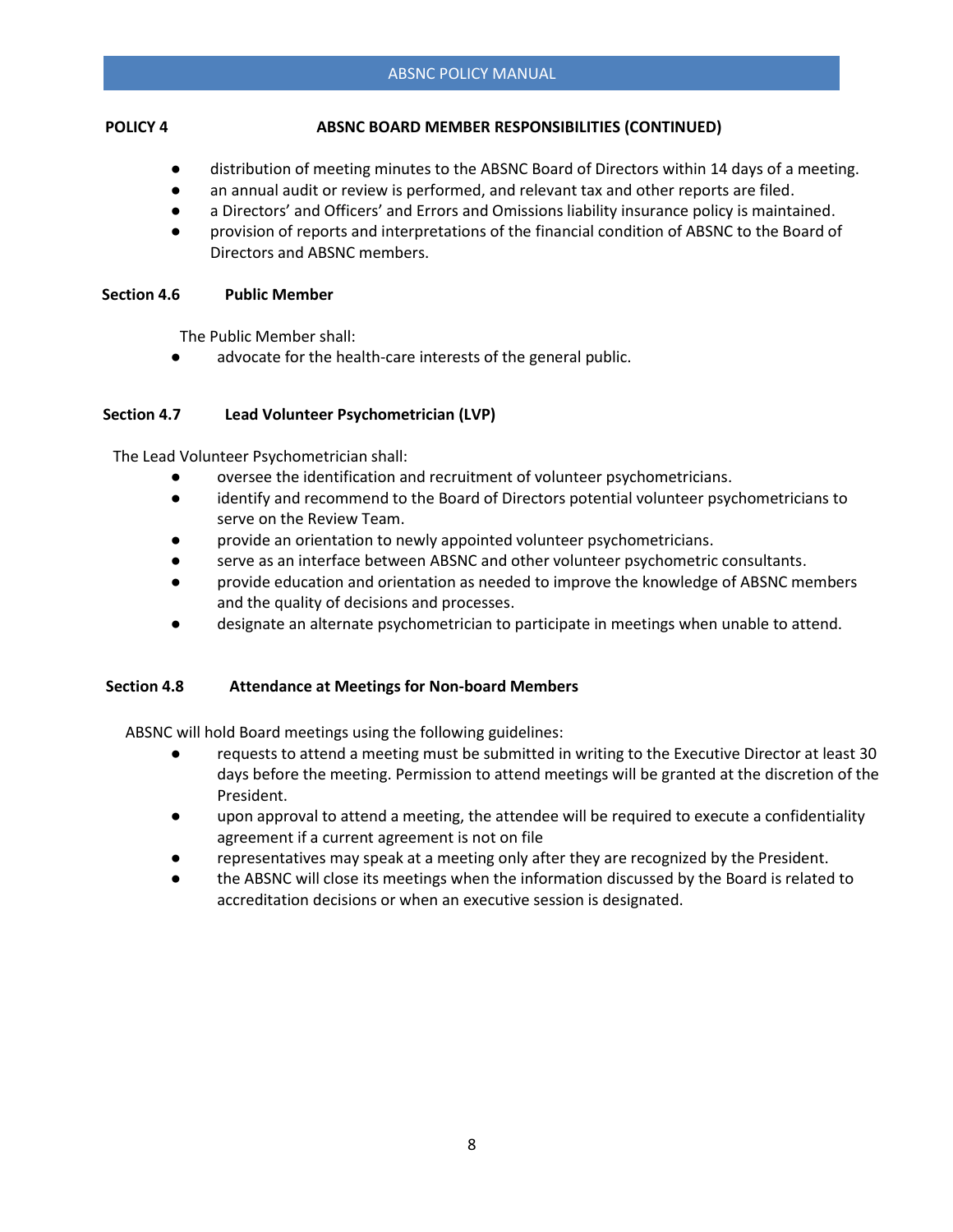# **POLICY 5 ROLE DESCRIPTION FOR VOLUNTEER REVIEW TEAM PSYCHOMETRICIANS**

In addition to the LVP, other volunteer psychometricians support is needed to conduct review of applications. Volunteer psychometricians receive no compensation for their work but may be reimbursed for reasonable, authorized expenses related to ABSNC business.

#### **Section 5.1 Qualifications**

All volunteer psychometricians shall:

- possess a master's degree or doctorate in psychometrics, measurement psychology, testing and evaluation, research and statistical analysis, or the equivalent.
- have experience with program development and analysis and knowledge of trends in psychometric evaluation.
- not be currently employed by a testing vendor.
- have the ability to communicate effectively and consider others' input.

#### **Section 5.2 Responsibilities**

All volunteer psychometricians shall:

- provide advice and direction on matters of certification and accreditation, trends and developments in certification and accreditation, and psychometric evaluation to ABSNC as requested.
- review accreditation applications and participate in related discussions regarding findings to recommend approval or denial of accreditation and reaccreditation applications to the ABSNC Board of Directors.
- attend teleconference meetings of Review Teams.
- execute annually a Confidentiality, Conflict of Interest and Unauthorized Representation Statement form.
- adhere to the ABSNC Bylaws, Policies and Procedures.
- review and respond to all correspondence in a timely manner.
- represent effectively and appropriately the organization to others.

#### **Section 5.3 Term of Office**

Volunteer psychometricians serving in the Review Team Pool may serve for an indefinite period, provided that they are in compliance with all governing documents of the organization.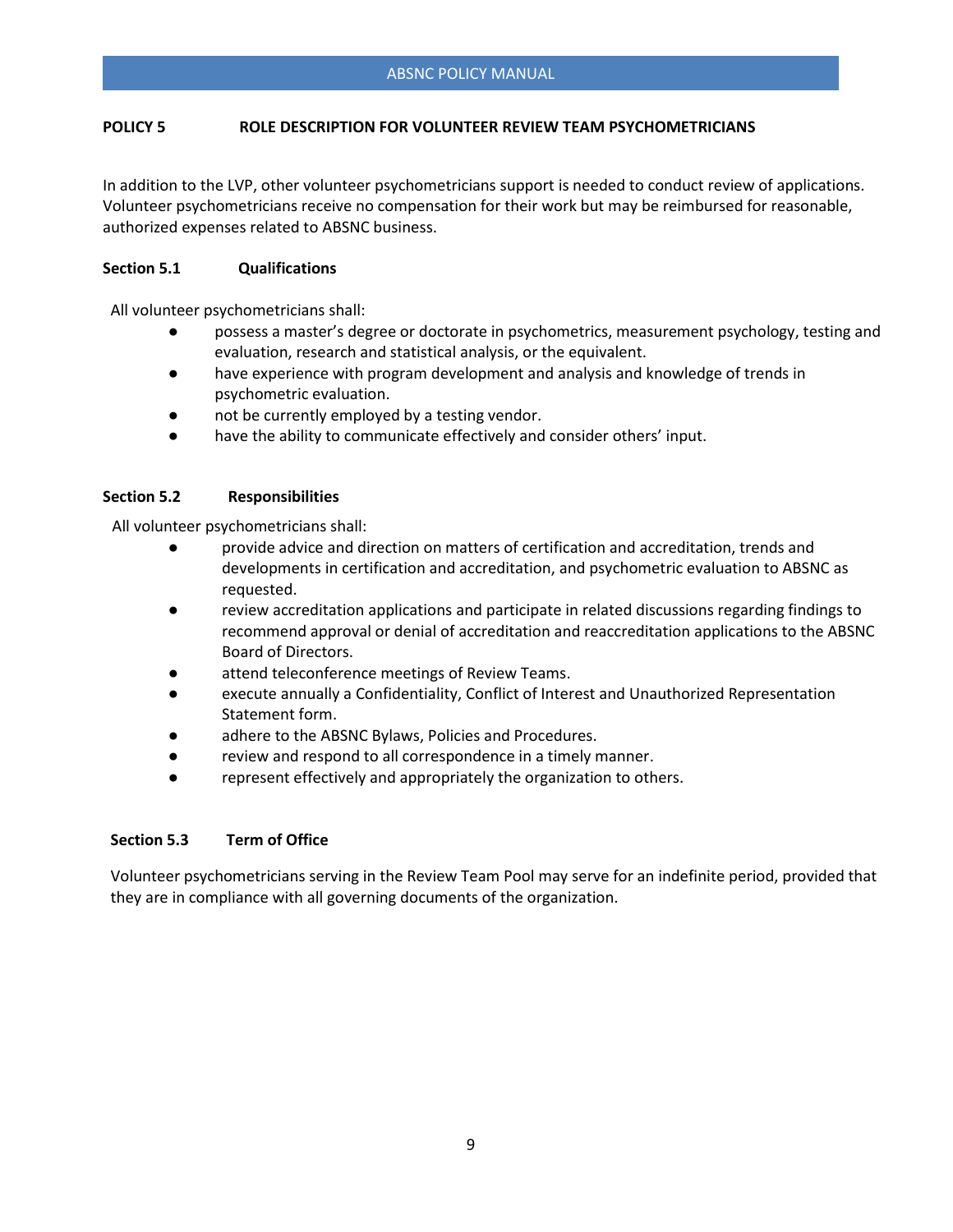# **POLICY 6 DUTIES AND RESPONSIBILITIES OF REVIEW TEAMS**

#### **Section 6.1 Responsibilities**

ABSNC Review Teams members shall:

- execute the ABSNC Confidentiality, Conflict of Interest, and Unauthorized Representation Statement annually.
- review accreditation applications and participate in related discussions regarding findings to recommend approval or denial of accreditation and reaccreditation applications to the ABSNC Board of Directors.
- attend teleconference meetings of Review Teams.
- adhere to the ABSNC Bylaws, Policies and Procedures.
- review and respond to all correspondence in a timely manner.
- represent effectively and appropriately the organization to others.

#### **Section 6.2 Composition of Review Teams**

Review Team members may be ABSNC Board members, former ABSNC Board members, volunteer psychometricians, and non-Board member appointees from accredited organizations. As determined by the President, each member organization of ABSNC may be asked to provide a representative to serve in the pool of non-Board review team members. The qualifications for service are the same as the qualifications for an ABSNC Board member.

Each ABSNC Review Team will be composed of at least a volunteer psychometrician, one member of the ABSNC Board of Directors and one other member. At least one member of the Review Team must be an RN.

No more than one individual from the same accredited organization may serve on a Review Team.

Review teams and the Review Team Leader will be appointed by the President, in collaboration with the Executive Director.

### **Section 6.3 Review of APRN Certification Programs**

When reviewing an application for initial accreditation or reaccreditation of an APRN certification program, the Review Team must include at least one member representing an APRN certification program accredited by ABSNC and possessing at least a master's degree in nursing.

#### **Section 6.4 Meetings**

Meetings (usually held as teleconferences) of the Review Team are called at the discretion of the Team Leader with consideration for ABSNC response deadlines. The management staff provides consultation and facilitates the business of the Review Team.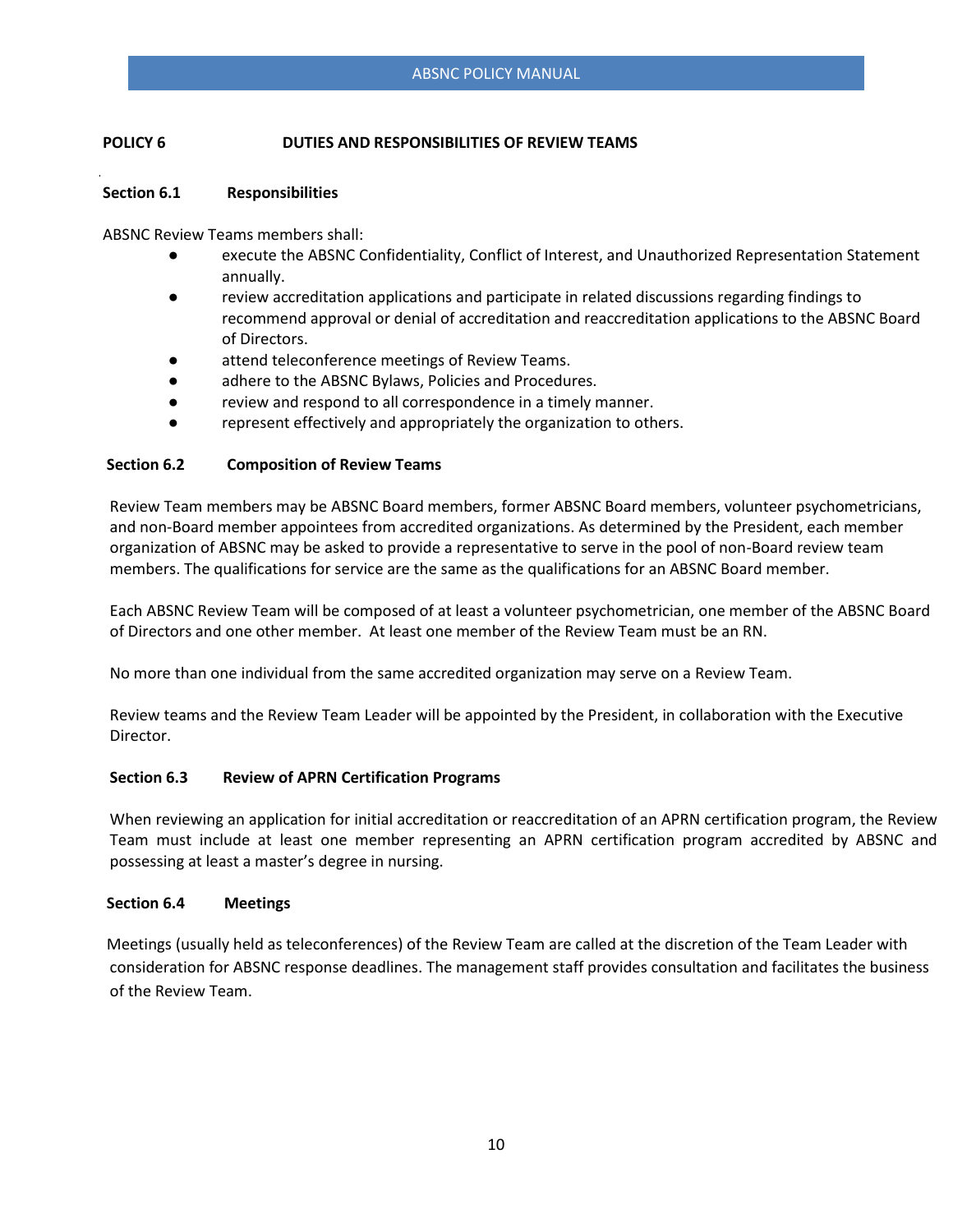### **POLICY 6 DUTIES AND RESPONSIBILITIES OF REVIEW TEAMS (CONTINUED)**

#### **Section 6.5 Orientation of New Review Team Members**

The President of ABSNC will designate an experienced mentor to ensure an orientation is provided to new Review Team Members. The mentor will contact the new member to ensure an orientation has been conducted before the new reviewer's initial conference call meeting. The mentor should describe the process of application review, review member expectations and responsibilities, and offer suggestions about completing a thorough review.

#### **Procedure**

The procedure for review of applications is as follows:

Accreditation applications are distributed electronically to Review Team members by the management staff. Email communication will include the date application was received in the office and the date the ABSNC response is due to the applicant organization.

- 1. Review Team members review the application independently, followed by participation in a conference call to reach consensus related to the information provided to demonstrate compliance with each Standard. When reviewing applications review teams will consider issues related to inter-rater reliability.
- 2. The management staff will contact the Review Team leader to identify potential dates for the initial conference call, and poll Review Team members to confirm the date and time for the call. The date must allow a timely response to the applicant organization as required in Policy 9 (Application for Accreditation or Reaccreditation).
- 3. All correspondence, including requests for additional information, will be sent to the applicant organization by the management staff. Within 5 business days of a Review Team decision, the Review Team Leader is responsible for ensuring accurate documentation of additional information requested.
- 4. When the review is completed, the Review Team Leader directs the management staff to prepare a written recommendation that reflects the consensus of the reviewers (to approve or deny the program's initial accreditation or reaccreditation) for presentation to the ABSNC Board of Directors.
- 5. Review team members who are contacted to serve on a Review Team for a specific application will be removed from the Review Team roster if a request to serve is declined three (3) times in succession. Exceptions will be made for extenuating circumstances.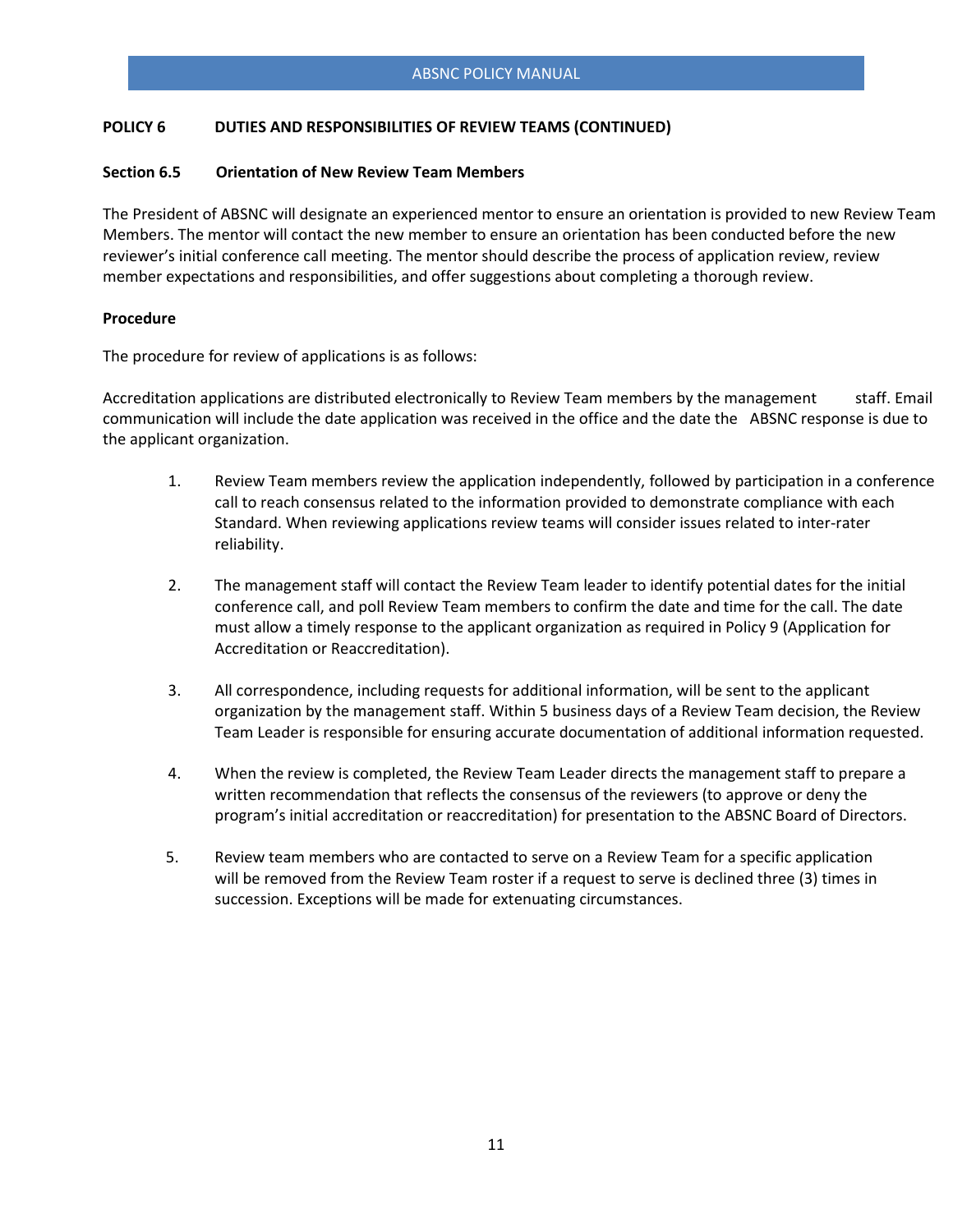# **POLICY 7 FEES**

# **Section 7.1 Determination of Fees**

All fees are determined by the ABSNC Board of Directors.

Fees are assessed as follows:

- The application fee for non-members is \$1000 per certification program submitted.
- The application fee for ABNS members is \$750 for 1 2 certification programs, and \$1000 for 3 – 5 certification programs. Multiple certification programs must be submitted at the same time to obtain the reduced fees.
- Accreditation fees are based upon a formula using per candidate numbers at the time of initial accreditation application and on June 30 for currently accredited organizations. The fees are \$0.35 for each of the first 25,000 certificants and \$0.15 for each certificant over 25,000. The accreditation fees are capped at \$15,000 per year.
- A late fee of \$250 will be assessed for annual accreditation fees submitted between August 2 and October 31.
- A late fee of \$500 will be assessed for annual compliance reports received after the October 31 deadline.
- A fee of \$500 will be assessed for extension of the submission deadline of a reaccreditation application.

### **Section 7.2 Annual Accreditation Fees Procedure**

- 1. Invoices for annual fees are disseminated by the ABSNC staff per the following timeline:
	- June 1: First fees invoice sent to chief staff officer of each ABSNC member organization, or volunteer representative if appropriate.
	- July 1: Second fees invoice sent to chief staff officer of ABSNC member organization, or volunteer representative if appropriate.

August 1: Fees due or postmarked by ABSNC office. October 1: Final fees invoice sent.

2. Fees not received prior to November 1, may result in suspension and possible subsequent termination of accreditation.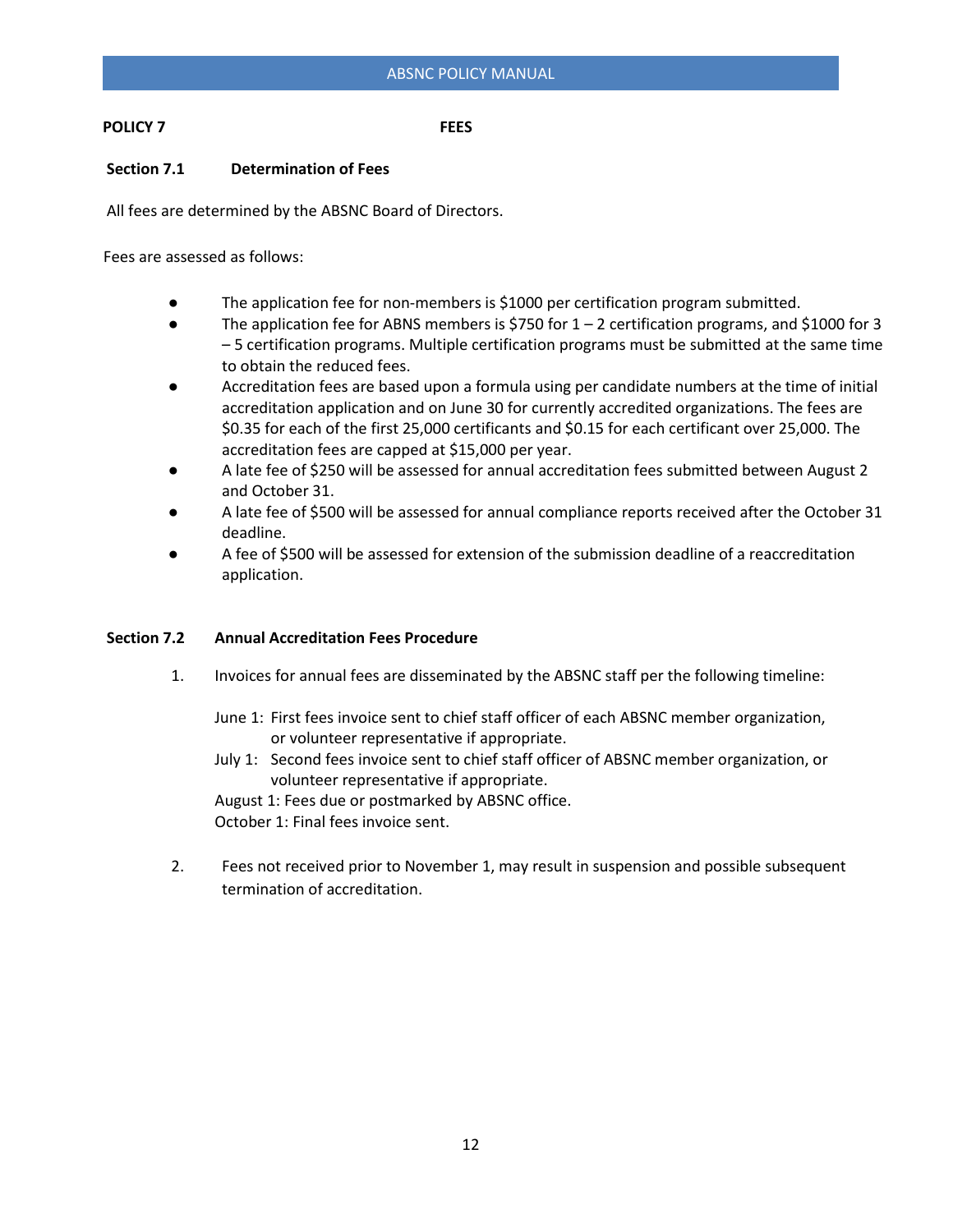### **POLICY 8** FINANCIAL POLICIES

# **Section 8.1 Checks/Authorization of Check Signers**

 Any checks written against the ABSNC checking account in excess of \$5,000, with the exception of contractual obligations will be approved by the Secretary-Treasurer and President.

### **Section 8.2 Approval of Budget**

The annual budget will be developed by the Secretary-Treasurer and Executive Director for review and approval by the Board of Directors annually at the spring meeting.

#### **Section 8.3 Financial Audit**

The Executive Director will recommend an accounting firm located in the vicinity of the headquarters office. On an annual basis, the ABSNC Secretary-Treasurer will approve the accounting firm to conduct the current yearend audit or review and prepare the tax return. A financial review will be conducted annually. An audit will be conducted every five years unless by vote of the board an audit is deemed necessary.

### **Section 8.4 Responsibility of Management**

Management Staff shall ensure:

- maintenance of the operating funds of ABSNC in federally insured accounts.
- payments, on behalf of the corporation to occur in a timely manner.
- transfer of funds between accounts as deemed beneficial to the organization.
- provision of financial statement and banking account statements at a minimum quarterly to the Finance Committee and subsequently to the Board of Directors.
- distribution of the most current Financial Statement at each board meeting for review and approval.

### **Section 8.5 Reimbursement of Expenses**

The ABSNC President, Lead Volunteer Psychometrician, Public Member, Executive Director, and other individuals designated by the President will be reimbursed for travel and associated expenses related to ABSNC business.

When incurring expense, individuals should be considerate of their fiduciary responsibility to the ABSNC. Every attempt should be made to minimize costs for any expense. All reimbursements will be at the discretion of the President and Secretary-Treasurer.

### **Procedure**

The procedure for reimbursement is as follows:

● Requests for reimbursement should be submitted on the Expense Report Form with all receipts attached within thirty days following incurring expense or prior to the end of fiscal year, June 30, whichever occurs first.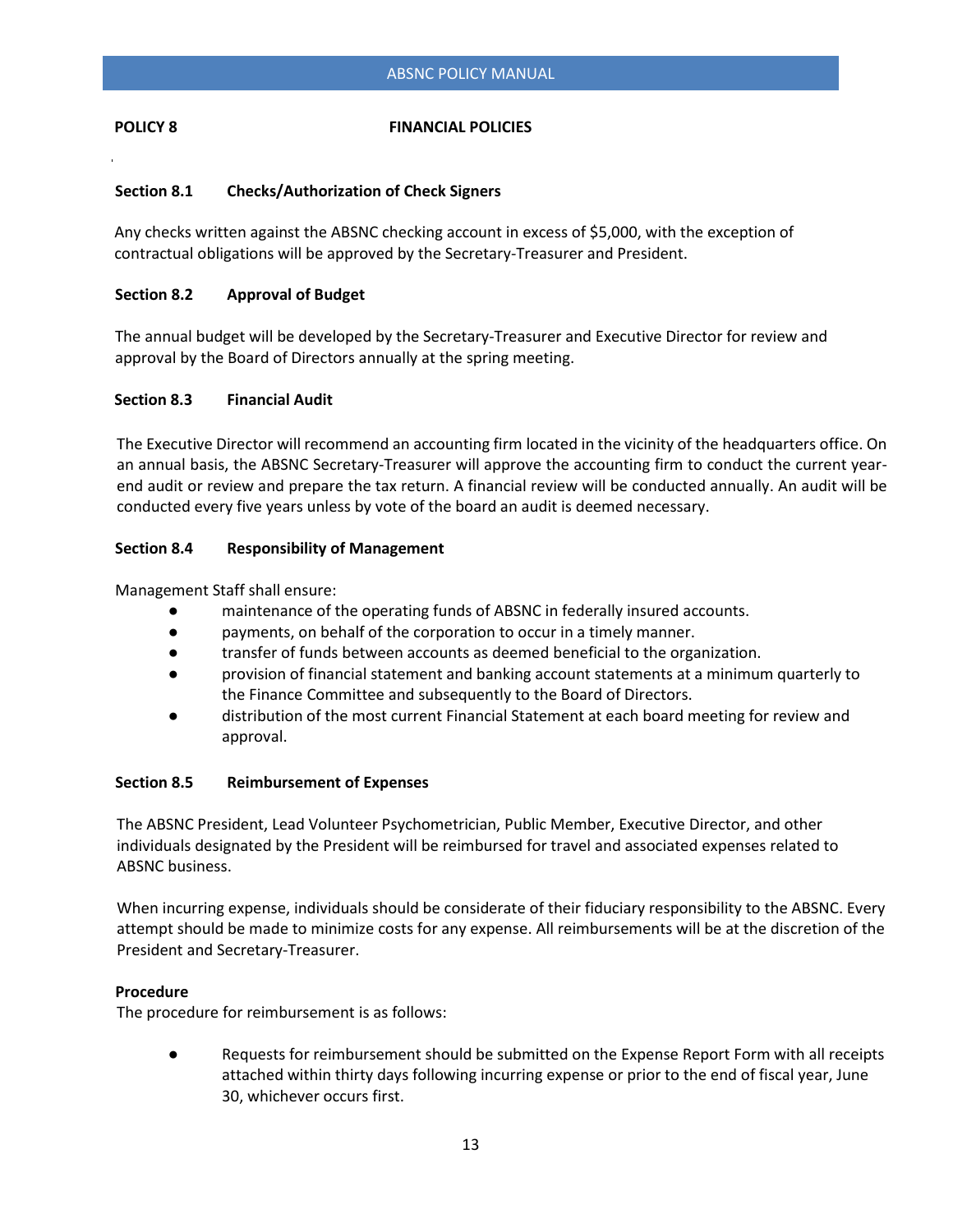#### **POLICY 8 FINANCIAL POLICIES (CONTINUED)**

- Economical coach service is required for all travel. Reservations should be made at least 30 days before travel whenever possible to ensure the most cost-effective fare. When it is more economical to pay for an additional night's hotel stay rather than a higher airfare, ABSNC will reimburse for the additional hotel night.
- When driving to ABSNC-related activities, mileage will be reimbursed at a rate consistent with prevailing IRS guidelines. The total amount must not exceed the amount of an economy airline ticket purchased in accordance with ABSNC guidelines. Documentation of ticket price and verification of mileage traveled must be provided. Travel by train is also permitted consistent with ABSNC guidelines.
- Pre-approval by the Secretary-Treasurer is required for any airfare over \$1000.
- Expense related to changing travel plans which incur additional fees will be the responsibility of the traveler unless approved by the President.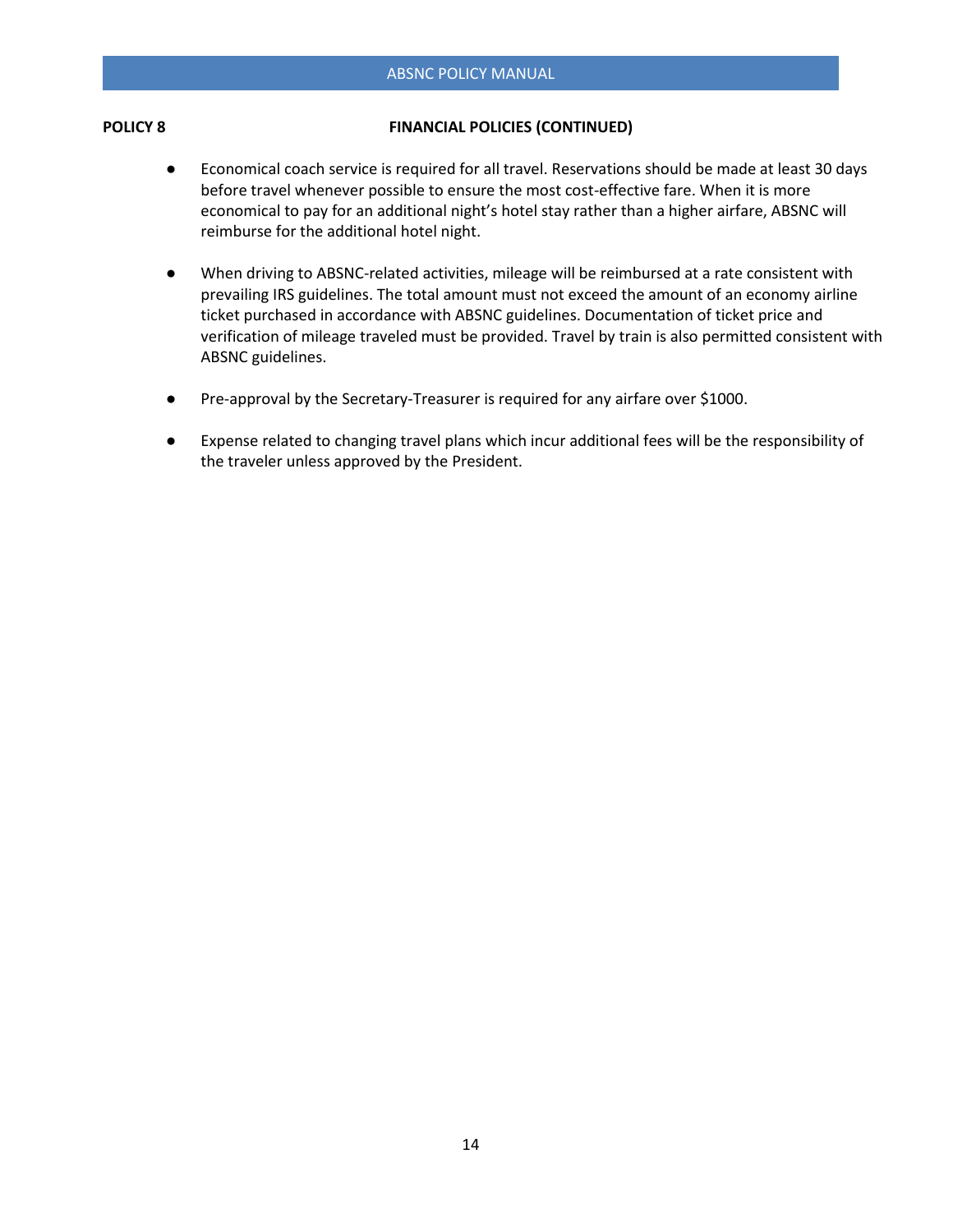#### **Section 9.1 Confidentiality of Applications**

All application materials will be treated confidentially. Applicant information is shared only with members of the ABSNC Board of Directors, management staff and Review Team. No information in an application will be released without the prior written consent of the applicant, except that, in response to compulsory process seeking applicant information, ABSNC will attempt to give the applicant as much notice of such process as possible.

### **Section 9.2 Eligibility to Submit an Accreditation or Reaccreditation Application**

In addition, each applicant must be able to provide examination statistics for at least 1 year of testing or a minimum of 100 candidates (whichever occurs first).

#### **Section 9.3 Timeframe for Submitting an Application**

**Initial Accreditation:** Organizations must notify the ABSNC office via email of intent to submit an initial application for accreditation a minimum of 90 calendar days before submission.

**Reaccreditation**: An accredited organization must apply for reaccreditation before its accreditation expires. Renewal notices will be sent to accredited organizations 24 months, 18 months, and 12 months before the expiration of accreditation. Reaccreditation applications must be submitted at least 6 months before the expiration date.

Unless approved by the ABSNC in advance of application submission, an application for accreditation or reaccreditation must be based on the current edition of the Standards posted on the ABSNC website at the time of submission, except cases where components of the application are dependent on cycle time. Review Teams will consider compliance with the Standards in accordance with the organizations' cycles.

#### **Procedure**

The procedure for submission of an Accreditation or Reaccreditation Application is as follows:

- 1. Applicant organizations will refer to the instructions for submitting an initial application and reaccreditation application as detailed in the document *Accreditation Process – Instructions and Required Documentation*  (available on the ABSNC website).
- 2. Accreditation applications and all supporting documentation must be submitted to the ABSNC office as outlined on the ABSNC website. The applicant organization is responsible for all expenses related to shipping of materials, including those for the original application.
- 3. The applicant organization will receive email notification of receipt of the application by the ABSNC office.

The application and all supporting documentation must be submitted as a single, bookmarked PDF file with the Cover Sheet submitted as page 1. Hyperlinks also must be included in the application to assist reviewers **POLICY**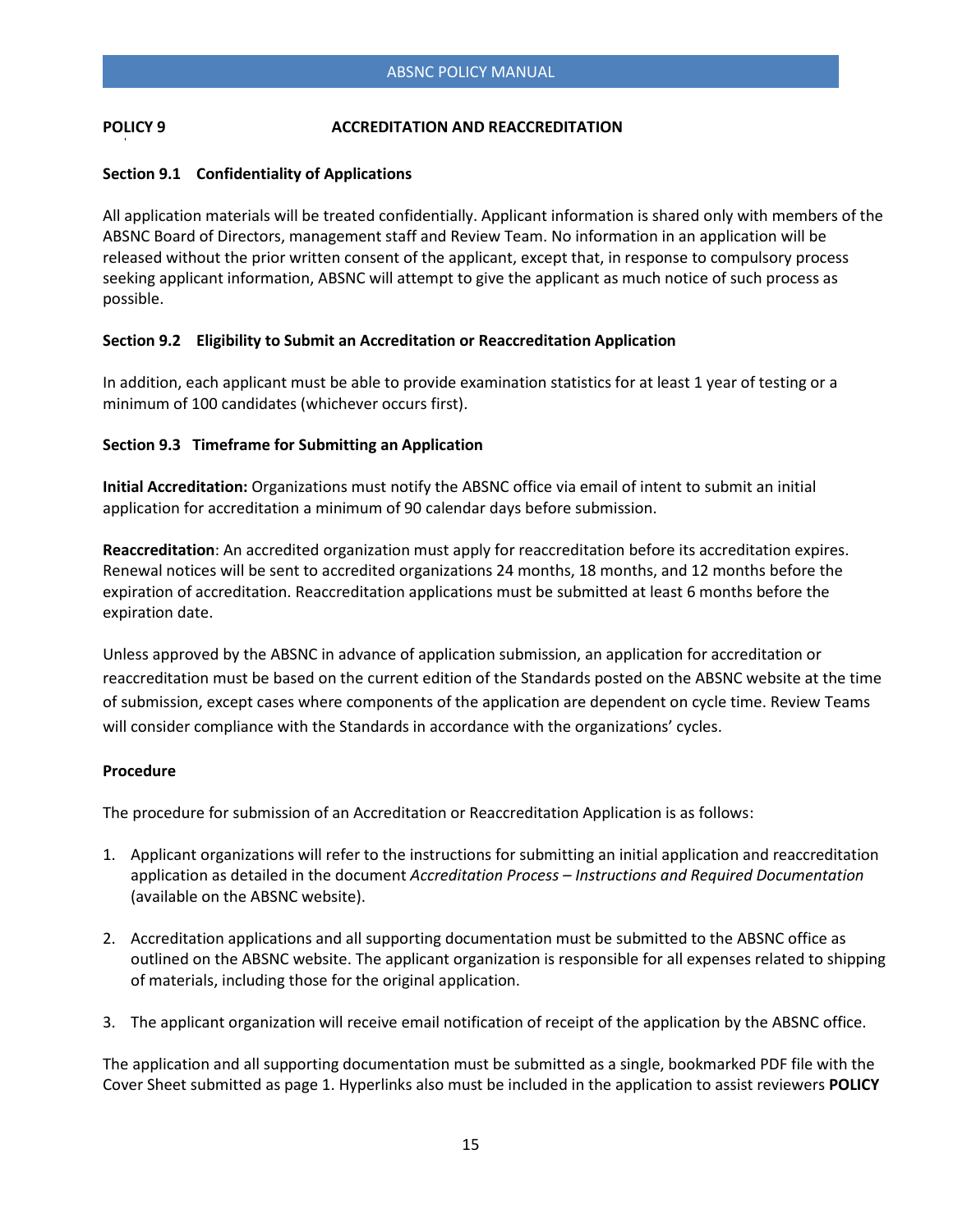- 4. in locating specific referenced information as outlined in the instructions on the ABSNC website.
- 5. A check payable to ABSNC for the non-refundable application fee must be submitted with the application and documentation. Applications submitted without the application fee will not be processed and will not be returned.
- 6. An organization may submit multiple certification programs in one application to take advantage of the reduced fees. No more than five certification programs from the same organization will be reviewed in any three-month period.
- 7. An applicant organization must submit initial accreditation fees within 30 days of receipt of notification of accreditation approval. An invoice will be provided to the organization by ABSNC. Initial accreditation fees are NOT prorated based on the time of year accreditation is granted.
- 8. If there are deficiencies in or questions about an application, additional information may be requested from the applicant organization.
- 9. If accreditation is denied, specific deficiencies in meeting the Standards will be cited. A copy of ABSNC Policy and Procedure 9.10, **"Requests for Appeal,**" will accompany notice of denial of accreditation. All communications related to non-approval will be sent by email.
- 10. Applicants with denied programs may pursue appeal according to ABSNC policy or may reapply for accreditation. If the organization elects to reapply for accreditation, a new application must be resubmitted with appropriate application fees.

### **Section 9.4 Request for Additional Information**

During the application review process, the applicant organization may be contacted via email for additional information or clarification. Organizations are expected to respond to the request for additional information or clarification within the specified time period. Failure to respond in a timely manner may result in a delay in the accreditation decision or a lapse in accreditation. If accreditation or reaccreditation cannot be recommended by the Review Team after the third review (see Section 9.7 below), no appeal is permitted, but the organization may reapply and submit additional application fees.

If the need for additional information causes the review of an application for reaccreditation to continue past the accreditation expiration date, the status of program's accreditation will be identified as "Pending" for "Accreditation Expiration Date" on the ABSNC website.

### **Section 9.5 Approval or Denial of Accreditation or Reaccreditation**

Upon receiving a recommendation from the Review Team regarding an application for accreditation or reaccreditation, a two-thirds affirmative vote of the ABSNC Board of Directors is required for approval of an application if the vote is conducted at a meeting; a unanimous vote is required if the vote is conducted by email ballot.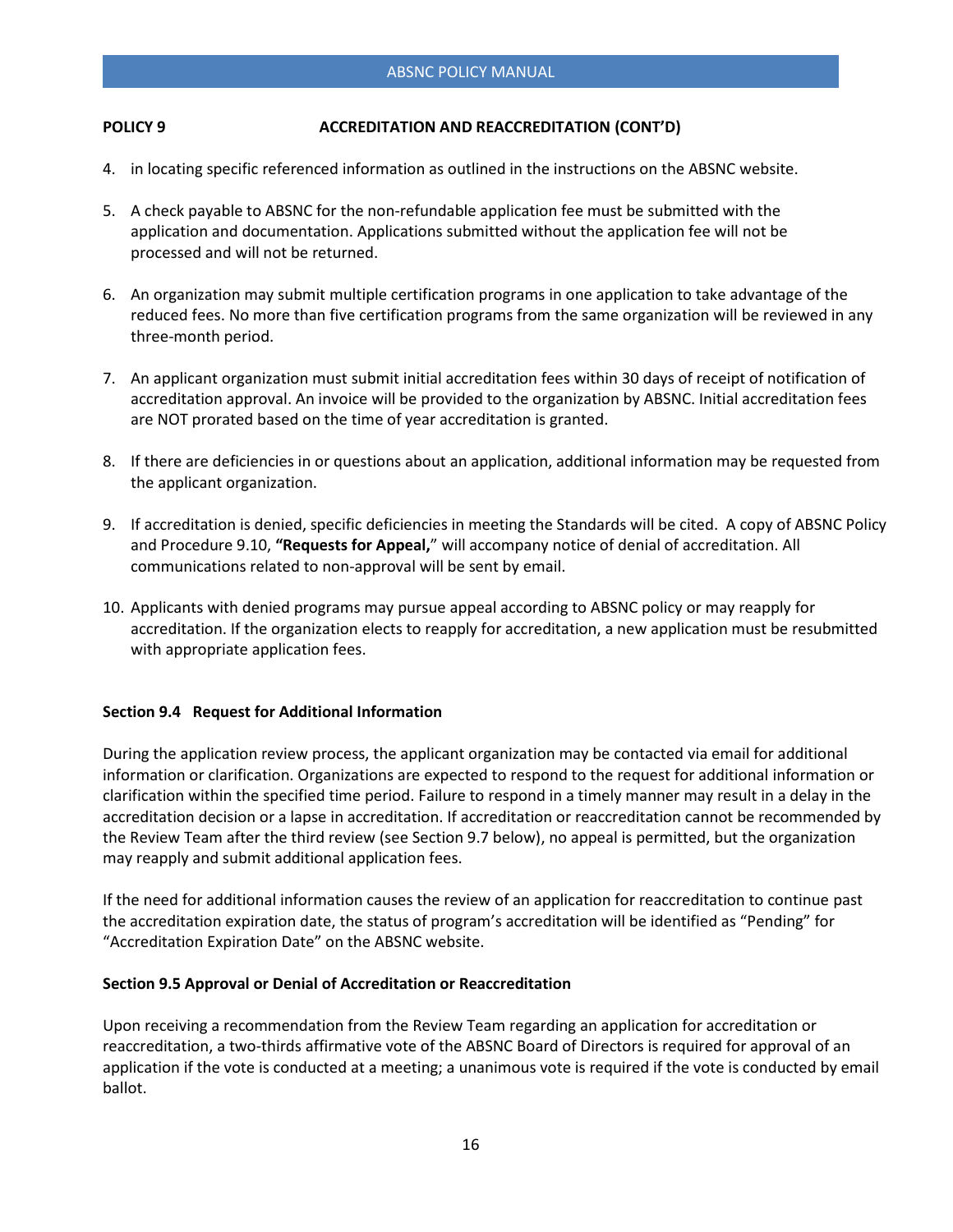If accreditation or reaccreditation is denied, specific deficiencies in meeting the Standards will be cited in a written notice of denial provided to the applicant. A copy of ABSNC Policy and Procedure "Reconsideration and Appeal of Accreditation Decision" will accompany notice of denial.

#### **Section 9.6 Accreditation Period**

Initial accreditation will be granted for a five-year period beginning on the date of application approval. For reaccreditation, the five-year period will begin with the date of expiration of the previous accreditation period.

| <b>Section 9.7 Accreditation Timeline</b>                                                                                                                                |
|--------------------------------------------------------------------------------------------------------------------------------------------------------------------------|
| Applicant organization submits accreditation application                                                                                                                 |
| J                                                                                                                                                                        |
| Review Team reviews application within 45 business days* of receipt (Initial Review)                                                                                     |
|                                                                                                                                                                          |
| Review Team recommends ABSNC approval of accreditation $\rightarrow$ ABSNC Board of Directors approves accreditation<br>>Management staff notifies applicant of approval |
| <b>OR</b>                                                                                                                                                                |
| Team Leader drafts letter to identify need for further information from applicant $\rightarrow$ Management staff finalizes<br>and forwards letter within timeline        |
|                                                                                                                                                                          |
| Applicant organization must resubmit additional information within 45 business days of date of notification**                                                            |
| Review Team evaluates additional information within 30 business days* of receipt (2nd review)                                                                            |
| Review Team recommends ABSNC approval of accreditation →ABSNC Board of Directors approves accreditation<br>>Management staff notifies applicant of approval              |
| <b>OR</b>                                                                                                                                                                |
| Team Leader drafts letter to identify need for further information from applicant $\rightarrow$ Management staff finalizes<br>and forwards letter within timeline        |
|                                                                                                                                                                          |
| Applicant organization must resubmit additional information within 30 business days of receipt of notification**                                                         |
| Review Team evaluates additional information within 21 business days* of receipt (3rd review)                                                                            |
| Review Teams recommends ABSNC either approve or deny accreditation $\rightarrow$ ABSNC Board of Directors<br>determines approval or denial by vote                       |
|                                                                                                                                                                          |
| Management staff notifies applicant organization of ABSNC decision                                                                                                       |
|                                                                                                                                                                          |
| If denied accreditation, applicant organization is provided a copy of the ABSNC Policy and Procedure<br>"Reconsideration and Appeal of Accreditation Decision"           |
| * Excludes Federal holidays                                                                                                                                              |

\* Applicant organization may submit a letter to the ABSNC to describe special circumstances that may warrant reconsideration of deadlines.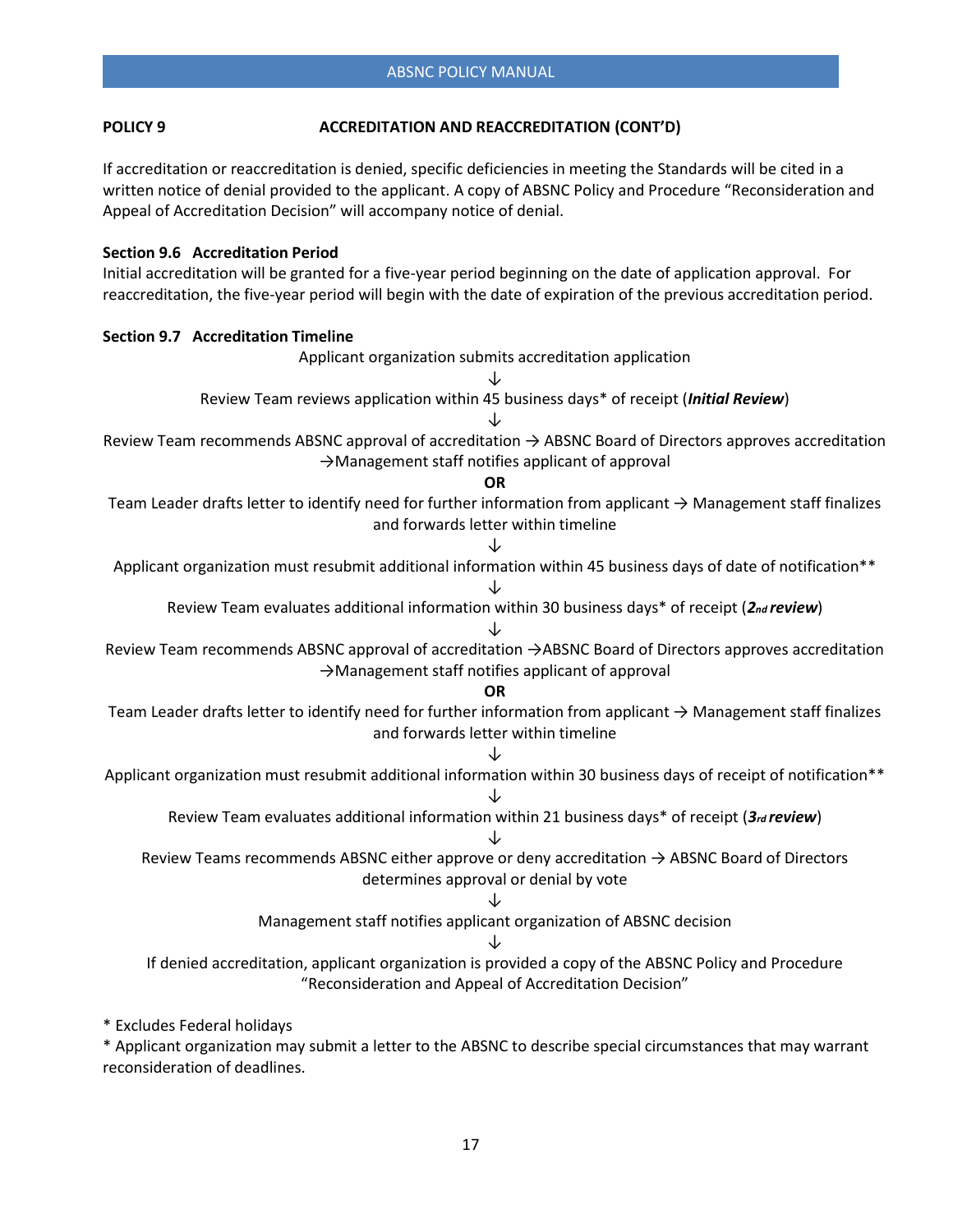#### **Section 9.8 Extension to Submit Reaccreditation Application**

- 1. While reaccreditation applications are to be received in the ABSNC office by the first of the month in which the reaccreditation application is due, ABSNC will accept applications anytime during the month in which the application is due.
- 2. Applicant organizations may ask for an extension of the deadline for submission of a reaccreditation application. Such requests must be made at least two weeks prior to the first day of the month in which the reaccreditation application is due, and in writing as described below. The ABSNC may grant a maximum of a six-week extension. If an organization requests an extension longer than six weeks, the ABSNC Executive Committee will determine if the additional time will be granted.
	- a. Fee for extension must be submitted by check payable to "ABSNC."
	- b. The request for an extension must be sent in writing to the attention of the ABSNC President at the ABSNC office with payment as described above.
	- c. If the Review Team's review of a submitted reaccreditation application leads to subsequent requests for further information that result in the review exceeding the expiration date of an organization's accreditation, the website listing of Approved Programs will be changed to reflect the status of this accreditation as "Pending."

### **Section 9.9 Revocation of Accreditation**

Whenever an organization is determined to no longer be in compliance with ABSNC Accreditation Standards either as a result of demonstrated misconduct, a reaccreditation application, annual compliance reporting or failure to submit annual fees, the organization's accreditation will be revoked.

#### **Procedure**

The procedure for revocation of accreditation is as follows:

- 1. If a Task Force has determined, pursuant to Section 10.5, that an accredited organization has engaged in misconduct justifying revocation of accreditation and that determination has not been appealed or has been appealed unsuccessfully, accreditation will be revoked without any further right to appeal.
- 2. If a Review Team has determined that a reaccreditation application is deficient and the ABSNC Board of Directors has voted to deny reaccreditation, accreditation will be revoked without any right to appeal.
- 3. If an applicant for reaccreditation fails to submit the required application fee, accreditation will be revoked, upon the expiration of the prior accreditation period, without any right to appeal.

Once a decision has been made to revoke an organization's accreditation, the ABSNC Secretary-Treasurer or Designee shall:

1. Notify the accredited organization's chief staff officer in writing that the organization's accreditation has been terminated.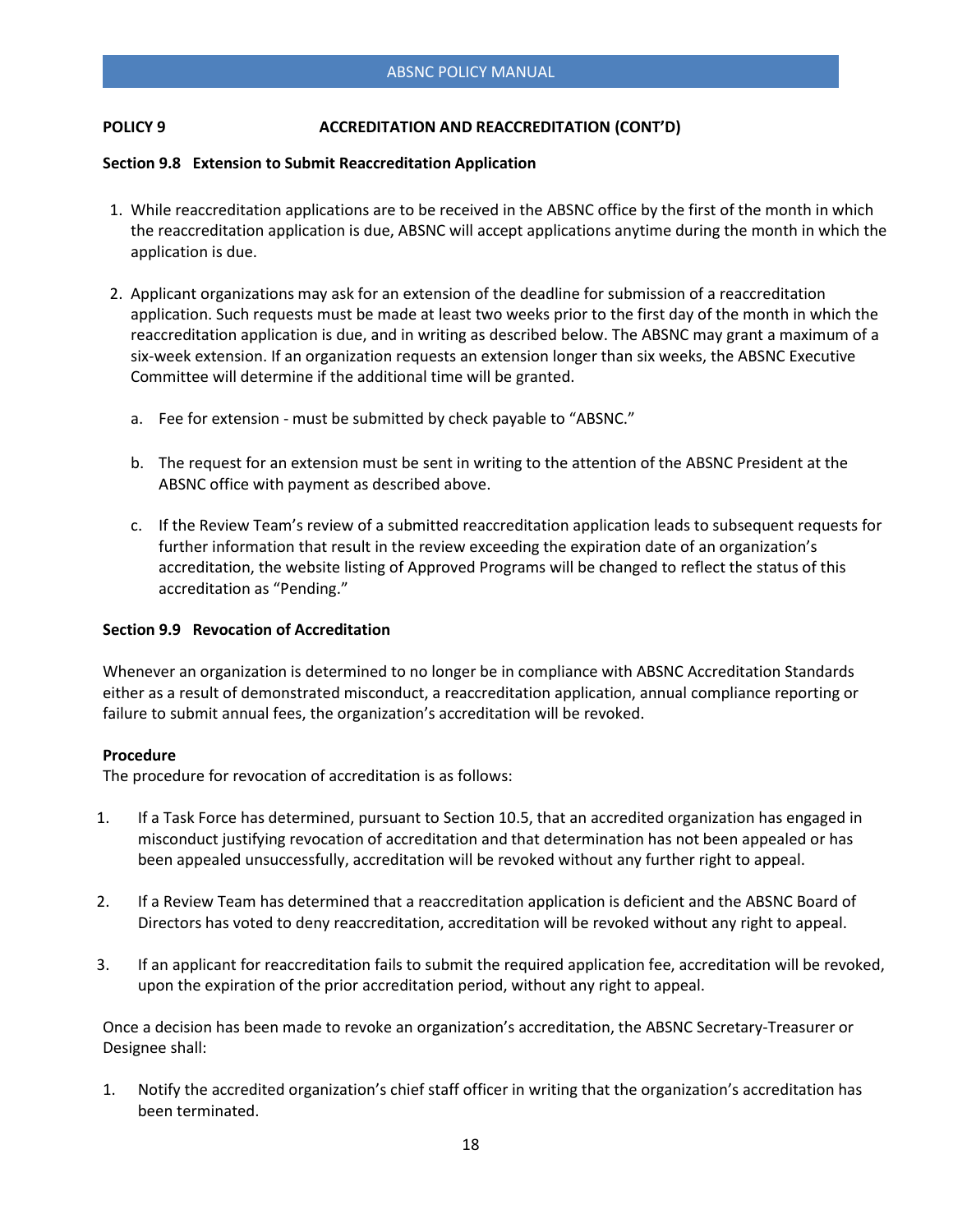2. Upon the expiration of the organization's appeal period, or upon the denial of the appeal, inform the ABSNC accredited organization programs that the organization upon which their accreditation is based is no longer accredited.

#### **Section 9.10 Appeals**

Applicant organizations may appeal a decision to deny initial accreditation or reaccreditation, as well as a decision to revoke accreditation. All communications related to an appeal must be in writing, which includes email. All costs associated with the appeal process are borne by the requesting organization.

#### **Procedure**

The procedure for appeal is as follows:

- 1. Requests for appeal must be submitted in writing and must be received by ABSNC no later than 30 days after the date the organization received written notification of the decision to deny initial accreditation or reaccreditation or to revoke its accreditation. The request for appeal must provide identifying and contact information regarding the organization's primary contact person for purposes of the appeal.
- 2. Staff will confirm receipt of the appeal with the organization's identified primary contact person.
- 3. As part of the appeal request, the organization may present only written information and data relevant to the Standards cited by ABSNC as the reason for the decision not to accredit, not to reaccredit or to revoke accreditation.
- 4. A copy of all communications related to an appeal will be forwarded immediately to the ABSNC President. The ABSNC President will immediately notify legal counsel of the appeal. Legal counsel shall advise the ABSNC during the appeal process as needed.
- 5. The ABSNC President will name an Appeals Task Force consisting of two members of the ABSNC Board of Directors not involved in the initial review of the application or the decision to revoke. One member of the Appeals Task Force will be appointed by the ABSNC President to serve as the Chair. If the reason for denial or revocation is psychometric in nature, the ABSNC President also will appoint a volunteer psychometrician not involved in the initial review to serve on the Appeals Task Force.
- 6. Upon establishment of an Appeals Task Force, all communications from the appellant organization will be directed to the Chair of the Appeals Task Force.
- 7. Hearings will be held at a time and place determined by the ABSNC. Hearings will be conducted via teleconference with all supporting documentation provided in advance of the teleconference.
- 8. The appellant organization may have its own representative and two additional persons present on the telephone for the hearing. The appellant organization may present its position through one of its representatives, who may be questioned by the members of the Appeals Task Force, but the appellant organization shall not be entitled to call or to cross-examine witnesses.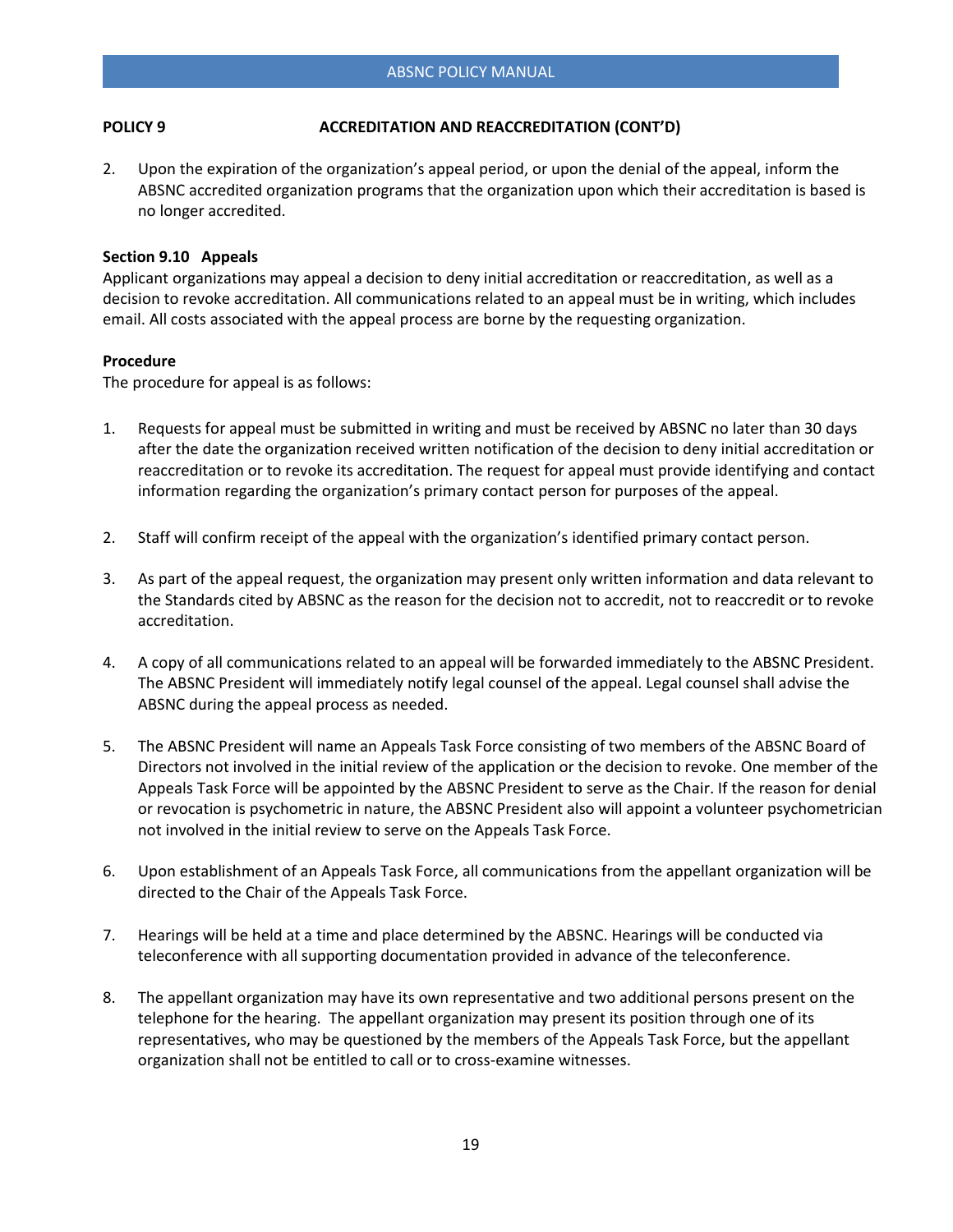- 9. The ABSNC may have legal counsel present for consultation at the hearing.
- 10. A record of the proceedings will be made.
- 11. Within 30 days of the hearing, the appellant will be notified of the Appeals Task Force decision in writing by traceable means, signature required. The decision of the Appeals Task Force shall be final and not subject to further appeal. If reaccreditation has been denied or if accreditation has been revoked, the appellant organization will be instructed to remove all ABSNC accreditation related references from its publicly available communications (e.g., website, candidate handbooks, etc.), as well as from those of its allied organizations.
- 12. Within 30 days of denial of reaccreditation or revocation of accreditation, the ABSNC Appeals Task Force will confirm that the certifying organization and any other allied organizations have removed all references to ABSNC accreditation from any published materials and websites.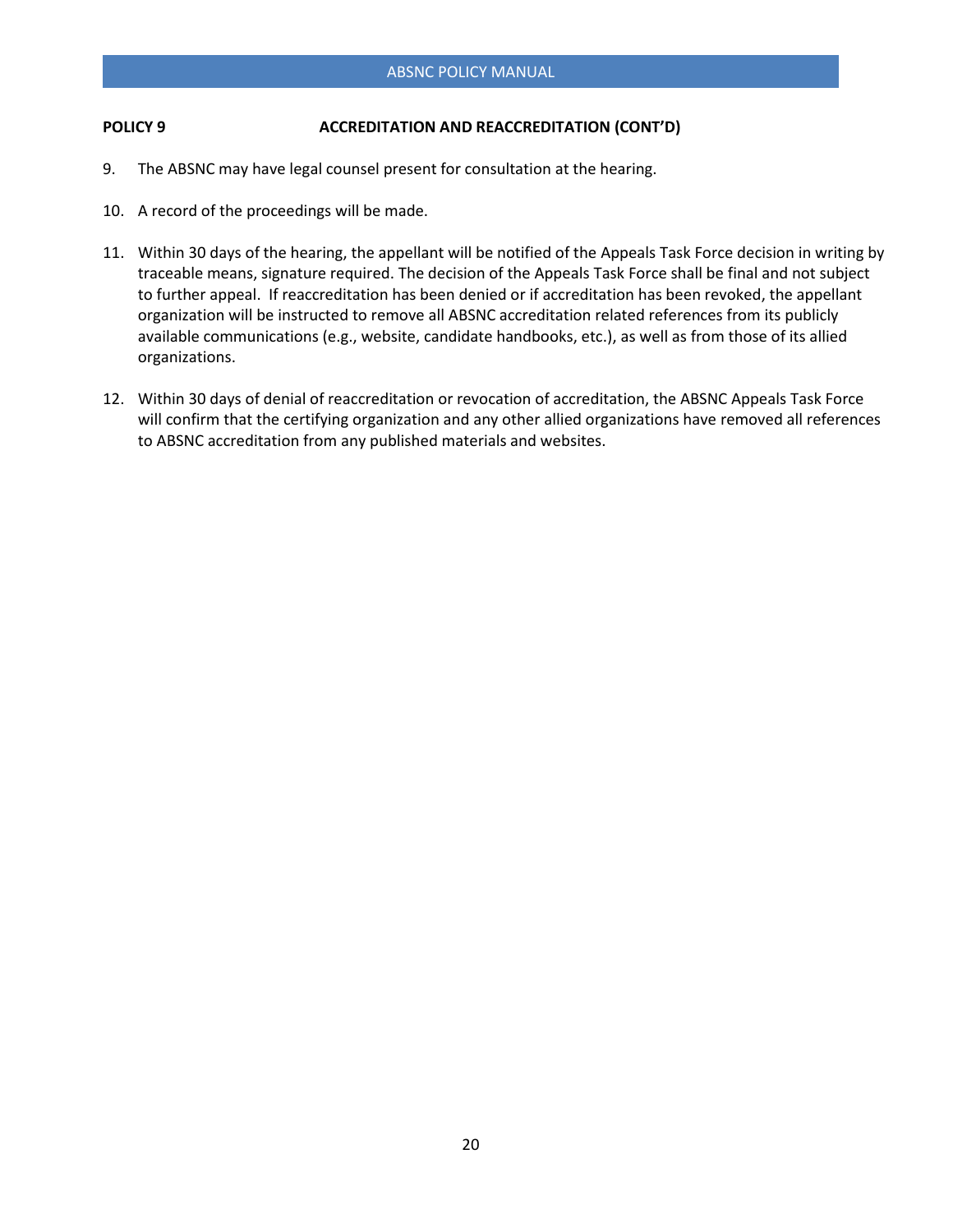# **POLICY 10 ANNUAL COMPLIANCE REPORTING AND REPORTING MAJOR CERTIFICATION PROGRAM CHANGES**

### **Section 10.1 Annual Compliance Reporting**

Organizations granted an ABSNC five-year accreditation must demonstrate ongoing adherence to accreditation Standards by submitting an annual report and payment of annual fees.

# **Procedure**

The procedure for annual compliance reporting is as follows:

- 1. An annual report must be submitted to the ABSNC office electronically no later than October 31.
- 2. Management staff will email the annual reports received to a Task Force designated by the ABSNC President or Designee. The Task Force will include a Lead Volunteer Psychometrician and Review Team Psychometrician.
- 3. Representatives from accredited programs determined by the Task Force not to have demonstrated continuing compliance with the Standards will receive written notification of deficiencies no later than January 15.
- 4. Those organizations will have 30 days to submit either additional information demonstrating that there are no deficiencies, or a proposed action plan designed to correct deficiencies and return the program to compliance with the Standards. The proposed action plan must provide that it will be completed no later than October 31 of the year of notification, the due date for the next compliance report. The Task Force will determine whether additional information demonstrates that there were no deficiencies, as well as whether a proposed action plan is sufficient. Should the organization fail to make an adequate demonstration to the Task Force, the Task Force may determine that the organization's accreditation should be revoked. Programs submitting action plans which are approved by the Task Force will lose accreditation if it is subsequently determined that the implementation of the action plan did not return the program to compliance with the Standards.
- 5. Any issues raised in the annual compliance reports will be communicated to the ABSNC Board of Directors.

# **Section 10.2 Reporting Changes**

ABSNC is to be informed in writing of any changes to an accredited certification program that may affect compliance with Accreditation Standards. If program changes are reported, the ABSNC Executive Director will forward a copy of the program change report to the Review Team assigned to the organization and the Lead Volunteer Psychometrician of the Board. If the report identifies a concern relative to an organization's continuing compliance with Standards, the concern may be referred to the ABSNC Board of Directors for review and possible action.

### **Section 10.3 Late Fees/Incomplete Compliance Reports**

An accredited organization will incur a late fee if its compliance report is submitted after the submission deadline of October 31 or if the application is incomplete at time of submission.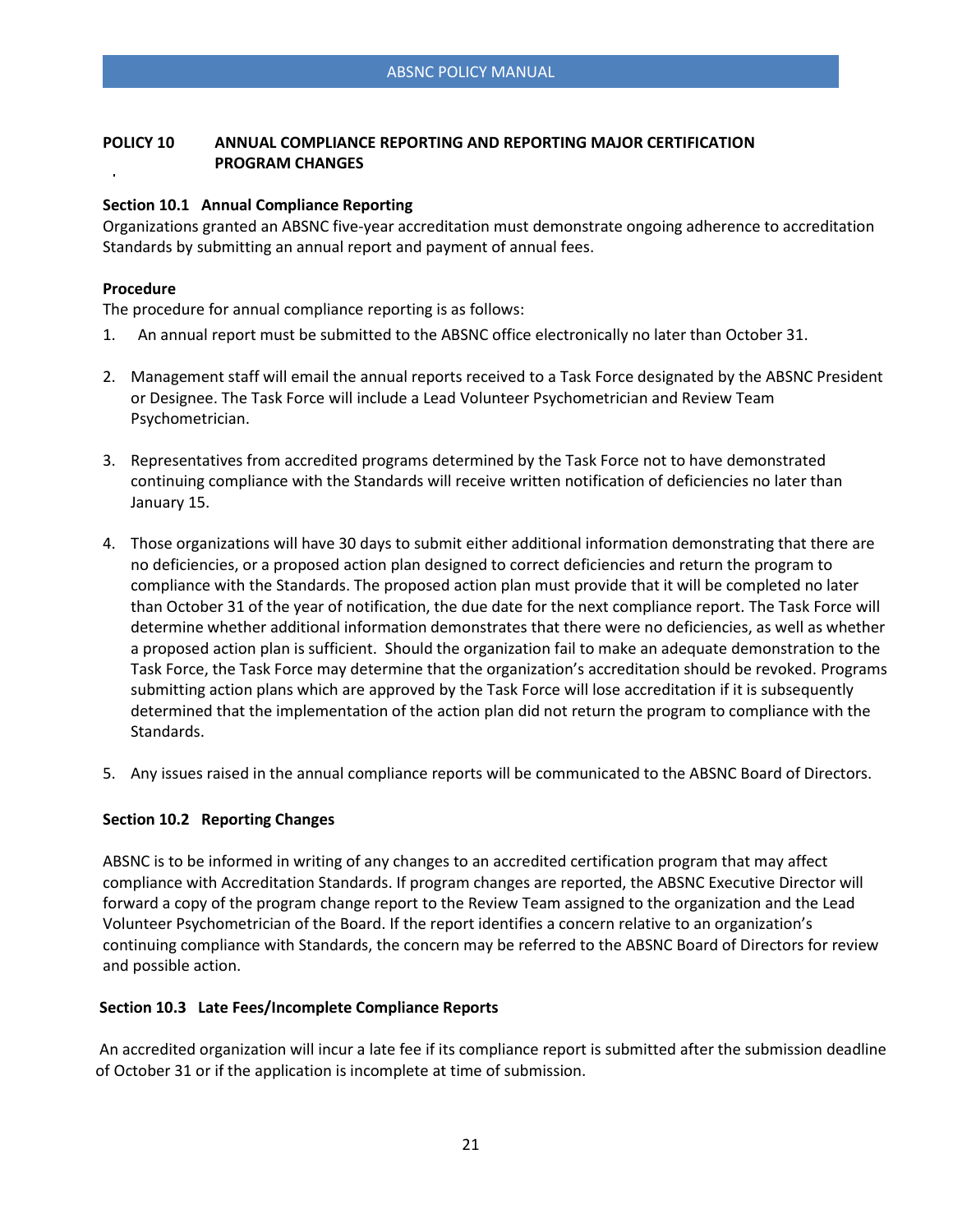### **Section 10.4** Misconduct

Accreditation may be suspended or revoked if an accredited organization is found to have engaged in the following types of misconduct:

- 1. Falsification of information on the initial accreditation and/or reaccreditation application.
- 2. Falsification of any information requested by ABSNC.
- 3. Misrepresentation of ABSNC accreditation.

#### **Section 10.5 Submitting a Complaint**

The ABSNC will initiate an investigation of misconduct whenever:

- a representative of any ABSNC accredited organization submits a complaint regarding an accredited organization's alleged misconduct.
- it has reason to believe that misconduct has occurred.

#### **Procedure**

The procedure for complaint submission is as follows:

- 1. Complaint
	- a. Complaints must be submitted in writing to the ABSNC office. Only written, signed complaints will be considered. The complainant's name will not be disclosed to anyone other than ABSNC Board members and, to the extent necessary, to fully investigate the complaint, to the Board of the organization about which the complaint has been made.
	- b. A complaint should include: i. name and contact information of the person initiating the complaint; ii. statement of the alleged misconduct.
	- c. All supporting documentation must accompany the written complaint.
	- d. Upon receipt of a complaint, the organization accused of misconduct will be notified that a complaint has been filed against it. The notice will include the complaint and its supporting documentation, identify the alleged violation, provide a copy of the procedures to be followed regarding the complaint, and request any specific information that should be provided.
	- e. The accredited organization must submit a written response and supporting documentation within 30 days of receiving the notification by ABSNC.
	- f. The accredited organization may request the opportunity to conduct a teleconference with an ABSNC Task Force appointed by the President.
- 2. Investigation and Decision:
	- a. The Task Force will investigate the complaint and may seek additional information regarding whether an accredited organization has engaged in misconduct.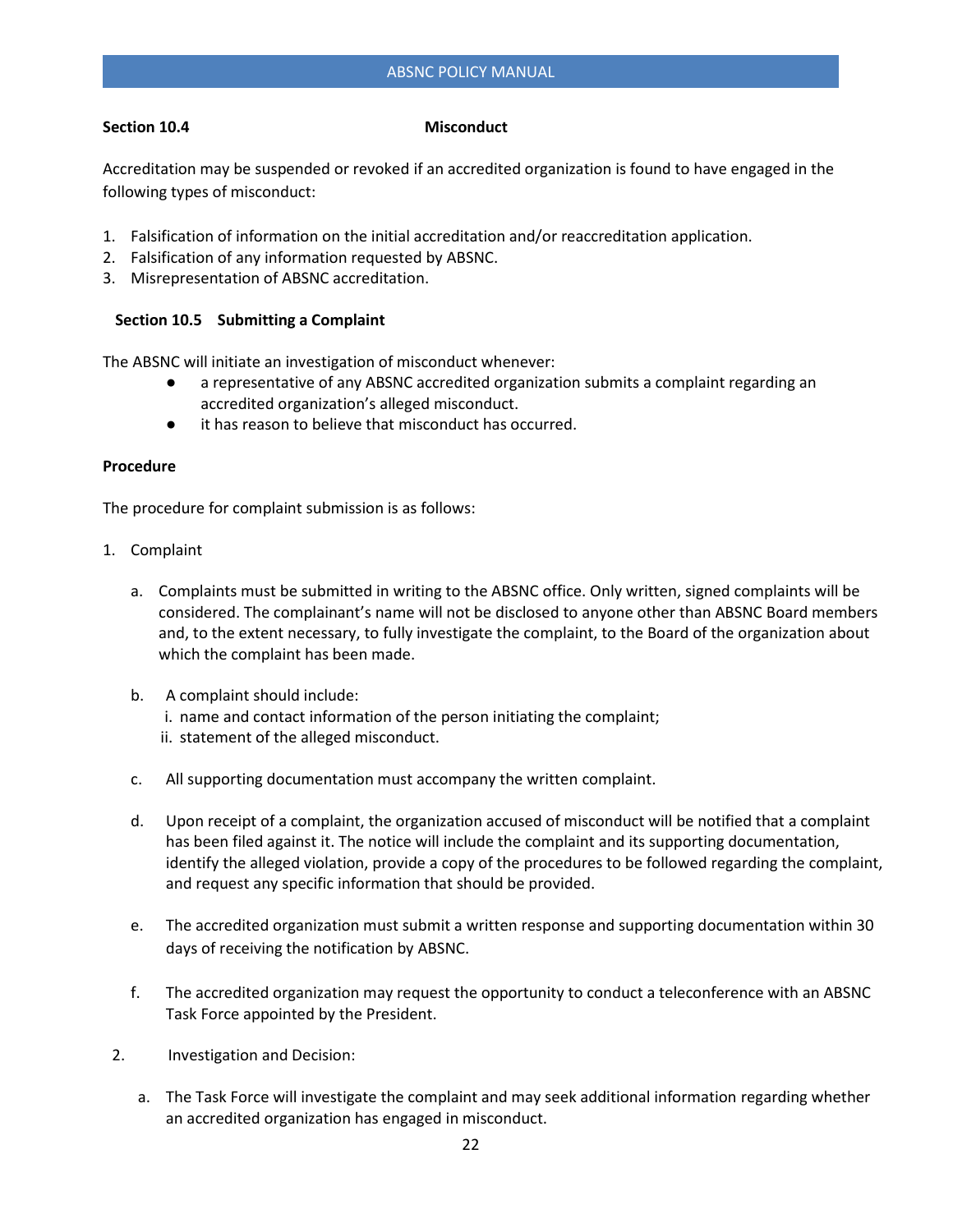- b. If the Task Force determines that the written response submitted by the accredited organization demonstrates no misconduct, the matter will be considered closed and the organization and complainant will be so notified.
- c. If the Task Force determines that misconduct has occurred, the Task Force will determine whether the organization's accreditation should be suspended or revoked.
- d. Written notification stating the decision of the ABSNC Task Force will be sent to the organization within 30 days following the Task Force meeting at which the complaint and any investigative results are heard. Notice will also be provided to the individual who initiated the complaint stating only that appropriate action has been taken.
- 3. Requesting a Hearing with Appeals Board

Within 30 days of receipt of notice of a Task Force determination to suspend or withdraw accreditation status, the certifying organization may request an Appeal as described in Policy 9.

4. Staff will post on the ABSNC website the names of organizations which have had accreditation revoked or who have failed to maintain compliance with the accreditation Standards.

### **Section 10.6 Selling an ABSNC Accredited Certification Program**

In the event that an ABSNC accredited organization, an ABSNC accredited RN or an accredited non-RN certification program is sold, accreditation is not portable:

- In order that certificants are not unduly penalized, ABSNC will grant a 6-month grace period of accreditation to the purchasing organization. To avoid the lapse of accreditation, the purchasing organization must submit an initial accreditation application for the program within three months of the purchase.
- Compliance with all ABSNC Standards must be demonstrated by the purchasing organization in order for accreditation to continue. The narrative and supporting documents must reflect the purchaser's practices, policies, and procedures, as well as those of the testing vendor.
- If an accredited program was jointly owned and one organization has gained sole ownership, the new sole owner must submit its policies and procedures in all areas of the previous accreditation application in which jointly held policies and procedures were submitted. In addition, the new owner must submit its policies and procedures to address any functions performed solely by the previous owner. A table can be used to cross-reference the relevant standards with the new owner's policies and procedures.
- Because the purchasing organization may not have examination data to report for at least 1 year of testing, the purchasing organization may use applicable data from the organization which sold the program.
- The purchasing organization and seller should demonstrate that certificants have been notified of the change and provided a point of contact at the purchasing organization.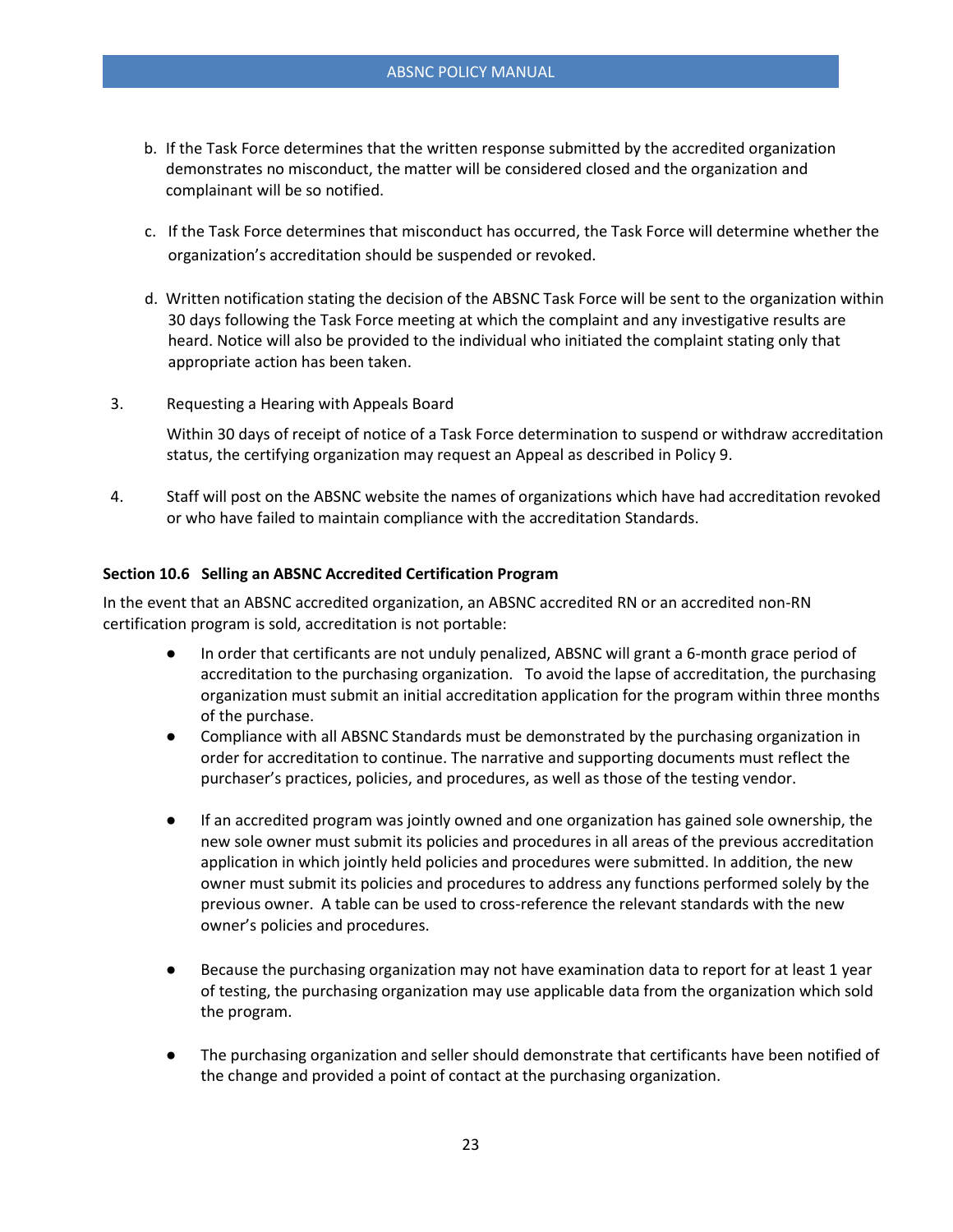#### **POLICY 11 QUALITY IMPROVEMENT PROGRAM**

The ABSNC will maintain a quality improvement program (QIP).

#### **Procedure**

The procedure for the QIP will be as follows.

- 1. The QIP will consist of the following three components: (a) processes focused on education of ABSNC board members and non-board Review Team members; (b) processes intended to improve and/or measure inter-rater reliability, and (c) attention to improving elements of ABSNC's work, particularly those from which any issue has arisen.
- 2. All members of the ABSNC Board of Directors and non-board Review Team members who have not had previous experience in reviewing accreditation applications will receive a formal orientation, conducted by (a) board member(s) appointed by the President, the CEO, and the Lead Volunteer Psychometrician, as appropriate.
- 3. Consistency of Review Team decisions will be evaluated by the Board of Directors every 2 years to assess the congruence of various assessors' evaluations of applications to Standards as follows:
	- a. To assess consistency in decision-making, in even-numbered years, staff will select a program application from the previous year's submitted applications prior to review team input for review at the spring meeting. One to two standards with supporting documentation from the application are distributed evenly to board members/psychometricians. Each board member independently reviews each element of the standard and presents findings at the meeting to be compared to review team findings.
	- b. To assure consistency in reviewer decision-making across teams, team leaders will review reviewer comments on separate applications from the same organization.
	- c. To assess clarity of the standards as presented, in odd-numbered years, staff will compile a list (and frequency) for review at the fall board meeting of Standards for which 30% of applications were cited in the previous year. Following discussion, the Board will determine if a standard should be reviewed by a task force for recommended changes.
	- d. If remediation or improvement in standard clarity is indicated, action will be taken by the next meeting to begin correction.
- 4. As issues arise that indicate a potential for improving the quality of the ABSNC's processes, the issue will be evaluated for corrective action.
- 5. Following the completion of an accreditation and reaccreditation process, the staff will send the applicant organization a link to a Survey Monkey to evaluate the accreditation process.
- 6. The ABSNC President and Executive Director will review the evaluation feedback to determine if a potential for improvement of the accreditation process is indicated. The Executive Director will summarize the feedback received between each ABSNC meeting and disseminate to the Board of Directors or task group for discussion regarding improvement.
- 7. ABSNC Bylaws will be reviewed for updates in even-numbered years.
- 8. ABSNC Policies and Procedures will be reviewed for updates in even-numbered years.
- 9. ABSNC Standards will be reviewed for updates every five years.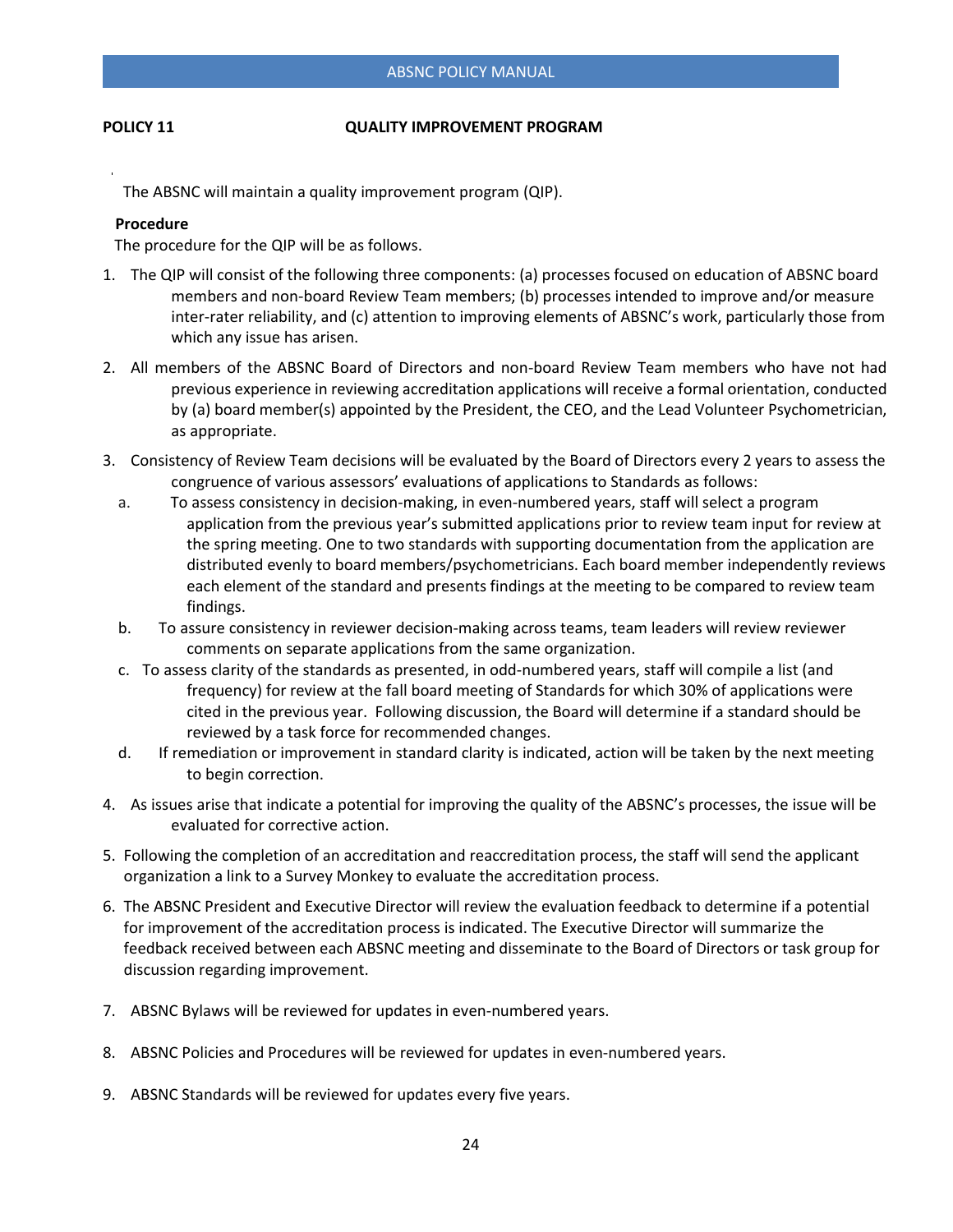# **POLICY 11 QUALITY IMPROVEMENT PROGRAM (CONTINUED)**

- a. The President may appoint an ad-hoc committee to review and make suggestions for revision to the ABSNC Policy and Procedure Manual and the Accreditation Standards.
- b. All substantive changes to the Rationale, Criteria, and Required Documentation of the Accreditation Standards shall be posted for a 30-day period of public comment by ABSNC members, ABSNC pool of volunteer psychometricians, and ABNS member organizations.
- c. New Standards and revisions to existing accreditation Standards will be approved by the ABSNC Board of Directors after reviewing comments received during the period of public comment.
- d. The date of implementation of new or revised Standards will be determined by the ABSNC Board of Directors.
- 10. Newly elected board members will be provided with an orientation packet and participate in an in-person orientation.
- 11. New review team members will be provided with an orientation packet.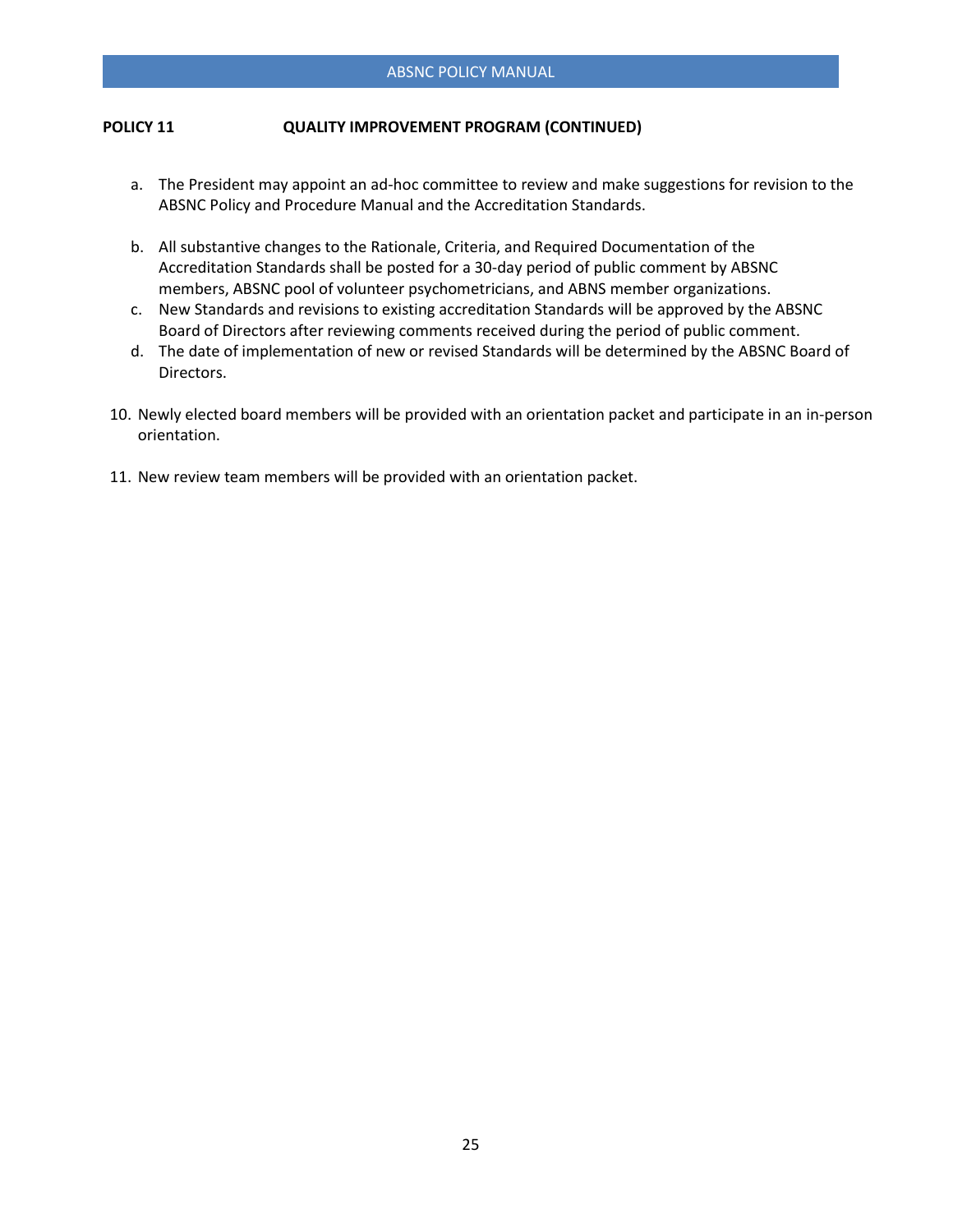#### **POLICY 12** RECORD RETENTION POLICY

A record retention policy should minimize both the legal risks flowing from hastily drafted or misleading documents and the adverse inferences that may arise from the selective destruction of documents in the absence of such a policy. Moreover, the expense of storing obsolete documents, as well as the cost of retrieving documents in response to business requests, government investigations or litigation, should be reduced.

To minimize these costs and risks, the Accreditation Board of Specialty Nursing Certification. ("the ABSNC") has adopted the following record retention policy for the systematic retention and destruction of documents based on statutory or regulatory record-keeping requirements and practical business needs.

It is the intention of this policy that documents be retained only so long as they are (1) necessary to the conduct of the ABSNC's business; (2) required to be kept by statute or government regulation; or (3) relevant to pending or foreseeable investigations or litigation. Retention periods are based primarily on current federal recordkeeping requirements and state statutes of limitation. Currently relevant documents should be filed systematically and accessibly. Documents that must be maintained permanently can be catalogued and, if possible, reduced to some secure form of electronic record for storage and easy access when needed.

To achieve these objectives, procedures will be established so that documents are filed in the appropriate place, the number of copies is catalogued, and documents are retrieved and destroyed on pre-established "pull" dates. One individual will have overall responsibility for initial implementation and yearly review of compliance with this policy. The program itself will be reviewed periodically to ensure governmental requirements are being met, business needs are satisfied, and changes in hardware and software do not prevent access to stored electronic records.

The ABSNC can also be subject to criminal penalties under provisions of the Sarbanes-Oxley Act of 2002, which prohibits corruptly tampering with, altering, destroying or concealing records in an effort to prevent their availability for use in an "official proceeding."

No document, including an electronic document, shall be intentionally altered, covered-up, falsified or destroyed, nor shall any agent of the ABSNC be directed to do so, to prevent its use in an official proceeding. Upon becoming aware that any document may reasonably be anticipated to be useful in any actual or reasonably predictable official proceeding, staff shall override any document retention policy or procedure that might result in the destruction of or inability to find any such document. All attorneys employed or retained by the ABSNC shall be given a copy of this policy and are hereby instructed to inform the ABSNC's management of any documents of potential use in an official proceeding.

The following schedule provides retention periods for the major categories of documents, both paper and electronic, for the ABSNC.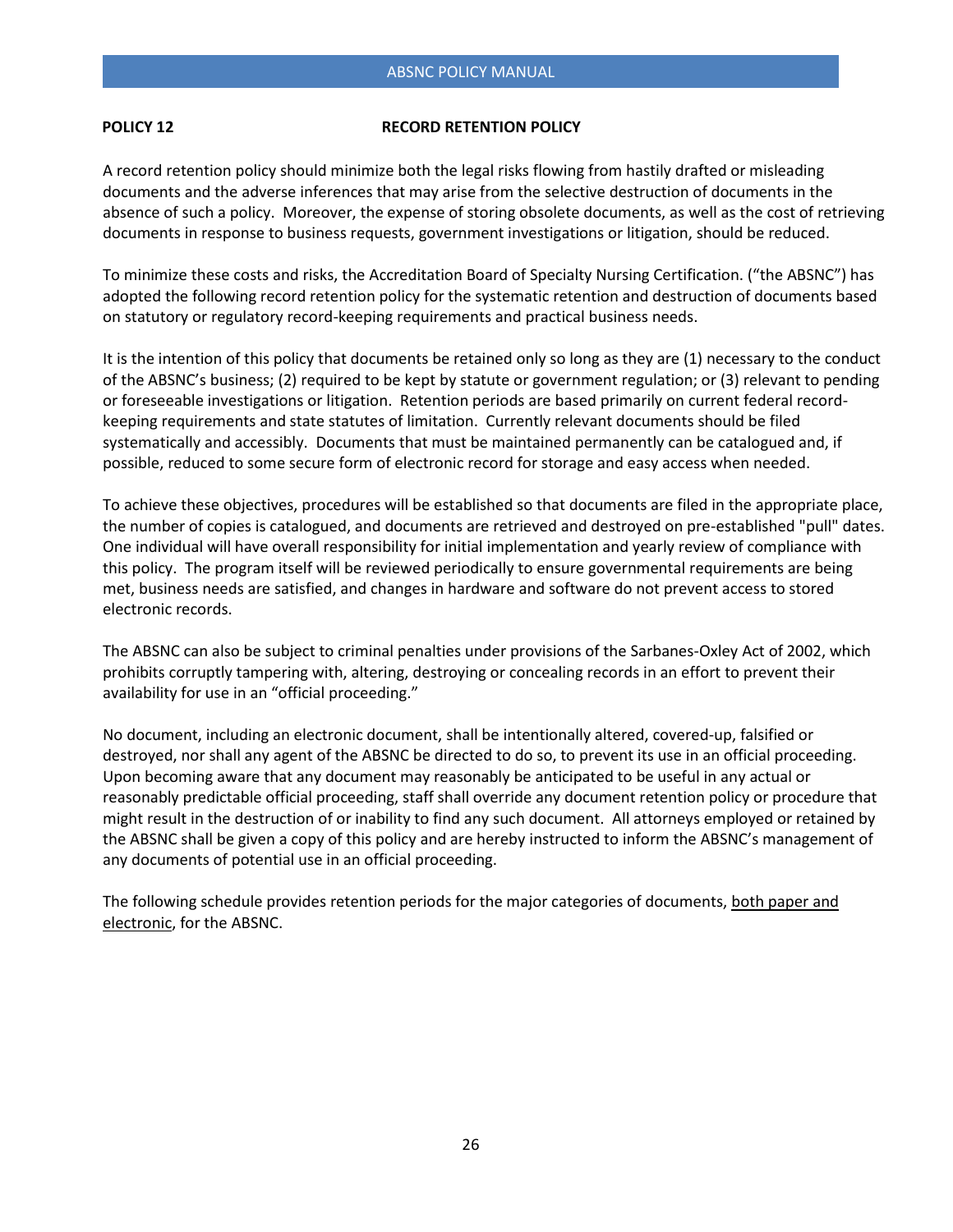# **POLICY 12 RECORD RETENTION POLICY (CONTINUED)**

| <b>DOCUMENT TYPE</b>                                             | <b>RETENTION PERIOL</b> |
|------------------------------------------------------------------|-------------------------|
| <b>ACCOUNTING</b>                                                |                         |
| Accounts payable ledgers and schedules                           | 7                       |
| Accounts receivable ledgers and schedules                        | 7                       |
| Auditors' reports                                                | Permanent (P)           |
| <b>Budgets</b>                                                   | 7                       |
| Cancelled checks, generally                                      | 6                       |
| <b>Chart of Accounts</b>                                         | 6                       |
| Depreciation records                                             | P                       |
| Expense reimbursement requests                                   |                         |
| Financials (including bank reconciliations, bank statements)     | 3                       |
| <b>General ledgers</b>                                           | 7                       |
| Officer, director and staff expense reports                      | 3                       |
| End of year financial statements                                 | P                       |
| Inventory lists                                                  | 7                       |
| <b>Invoices</b>                                                  | 7                       |
| Petty cash vouchers                                              | 3                       |
| Subsidiary ledgers (accounts receivable, accounts payable, etc.) | 7                       |
| Sales Records                                                    |                         |
| Year-end general journal entries                                 |                         |

| <b>CORPORATE</b>                                                                               |               |
|------------------------------------------------------------------------------------------------|---------------|
| Annual reports                                                                                 | P             |
| Approved Board minutes and records of all actions taken by Board without a meeting             | P             |
| Approved Executive Committee minutes and records of all actions taken by Executive             | P             |
| Committee without a meeting                                                                    |               |
| Articles of Incorporation and amendments                                                       | P             |
| Authorizations for expenditures                                                                | 7             |
| Bylaws (including prior versions)                                                              | P             |
| <b>Certification Handbook</b>                                                                  | P             |
| Committee (other than Executive and Ethics) files                                              | 3             |
| Conflict of Interest files                                                                     | 7             |
| Contracts, generally                                                                           | Expiration +7 |
|                                                                                                |               |
| Contracts, sales (UCC)                                                                         | 7             |
| CMD applications and maintenance files                                                         | Current +5    |
| CMD names and addresses                                                                        | Current       |
| Ethics Committee files/minutes                                                                 | 5             |
| Journals (one copy)                                                                            | P             |
| Meeting materials (call for proposals, call for abstracts, registration brochure, final progra | 3             |
| Notes (internal reports, memos, etc.)                                                          | 3             |
| Photos of ABSNC Board members, meetings                                                        | 3             |
| Policies                                                                                       | P             |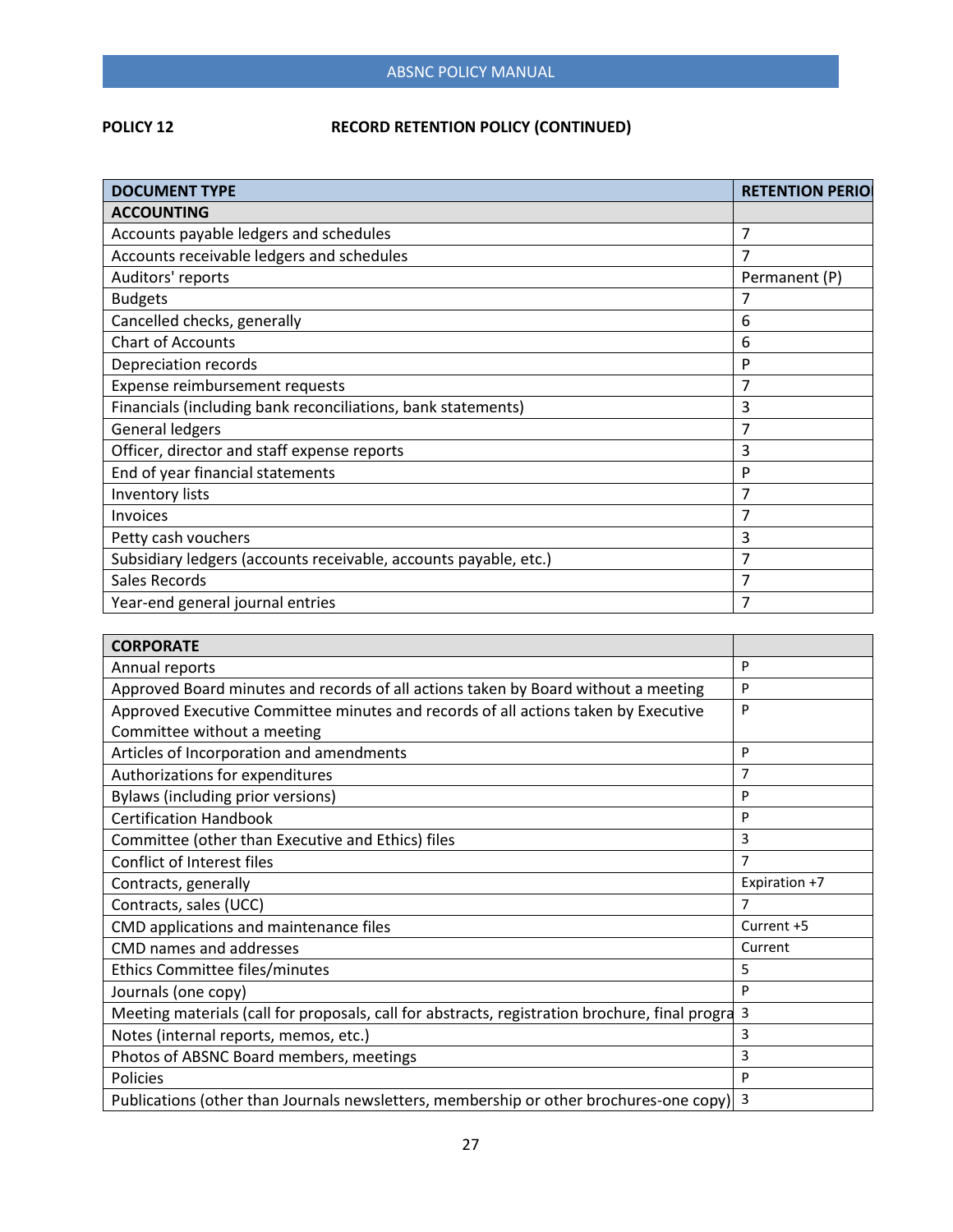# ABSNC POLICY MANUAL

# **POLICY 12 RECORD RETENTION POLICY (CONTINUED)**

| Purchase orders                                                                    | 3 |
|------------------------------------------------------------------------------------|---|
| Purchase reports                                                                   | 3 |
| <b>Training Policies</b>                                                           | 3 |
| Whistleblower Policy complaint files                                               | 7 |
| Written communications to rejected CMD applicants                                  | 5 |
| Written communications to CMDs, general                                            | 3 |
| Written communications to CMDs, CMD discipline/ethics                              | 5 |
| <b>CORRESPONDENCE</b>                                                              |   |
| General, routine                                                                   | 3 |
| <b>INSURANCE</b>                                                                   |   |
| Accident reports/claims                                                            | 7 |
| Insurance policies                                                                 | P |
| <b>INTELLECTUAL PROPERTY</b>                                                       |   |
| Trademark registrations, copyright registrations, patents                          | P |
| <b>LEGAL</b>                                                                       |   |
| Claims and litigation files (except drafts)                                        | P |
| Legal Correspondence                                                               | 7 |
| <b>TAX</b>                                                                         |   |
| Employer tax identification number                                                 | P |
| Exempt status IRS determination letter, application and related IRS correspondence | P |
| Income tax returns and cancelled tax payment checks (federal, state and local)     | P |
| Property tax returns                                                               | P |
| Sales and use tax returns                                                          | 4 |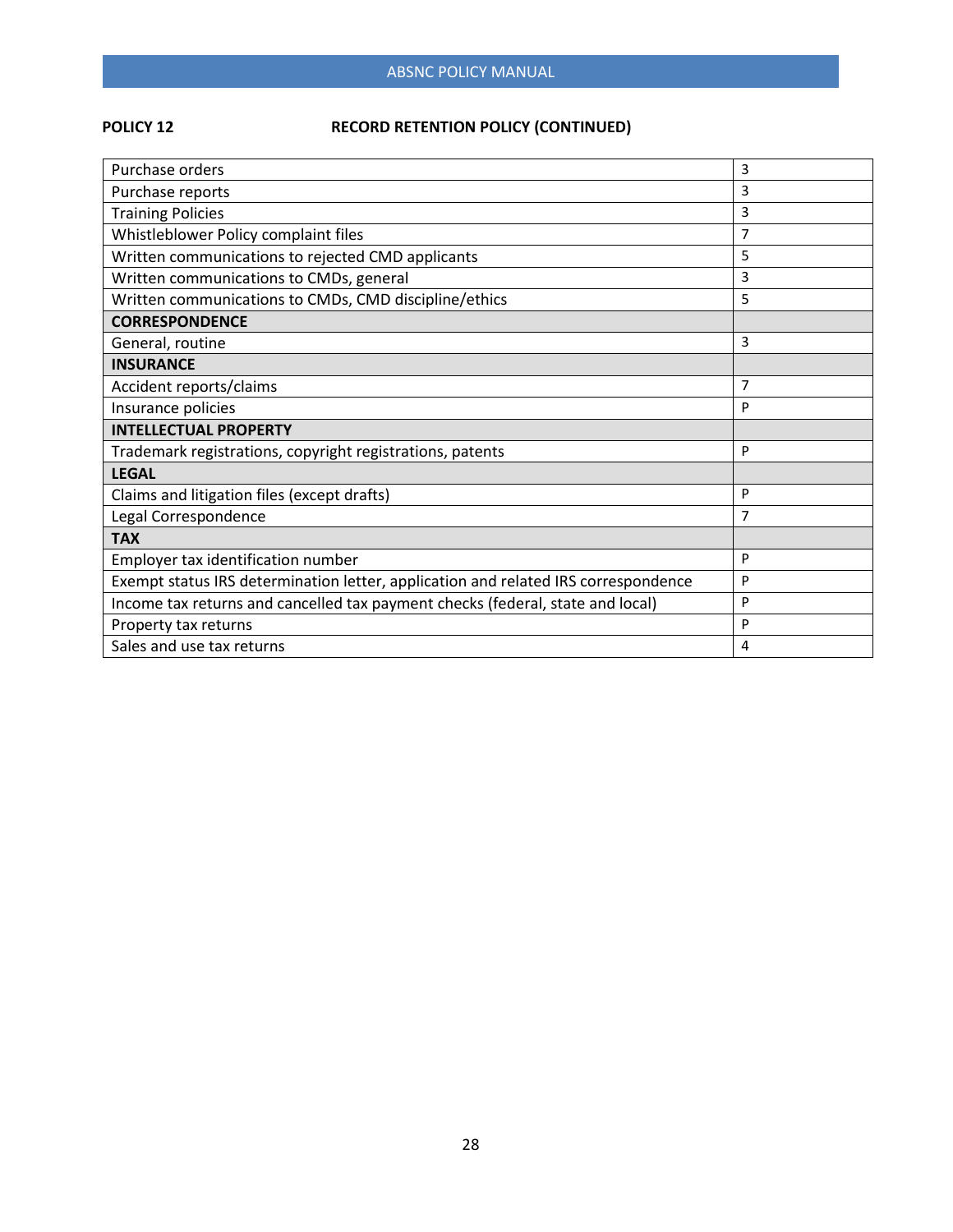#### **POLICY 13 WHISTLEBLOWER POLICY**

# **Procedures for the Submission of Complaints or Concerns Regarding Financial Statement Disclosures, Accounting, Internal Accounting Controls, or Auditing Matters**

To facilitate disclosures, encourage proper individual conduct and alert ABSNC to potential issues before encountering serious consequences, the ABSNC deems it appropriate to use Section 301 of the Sarbanes–Oxley Act of 2002 as a guideline for the Board of Directors to establish procedures for:

- a. the receipt, retention, and treatment of complaints received by ABSNC regarding its financial statement disclosures, accounting, internal accounting controls or auditing matters; and
- b. the submission by staff and members of accredited bodies, on a confidential and anonymous basis, of good faith concerns regarding questionable accounting or auditing matters.

The Board of Directors has adopted the following "whistleblower policy" for implementation by ABSNC:

- 1. The ABSNC shall review any complaints that it receives regarding financial statement disclosures, accounting, internal accounting controls or auditing matters. Any complaint will first be evaluated to determine whether it falls within the scope of this Policy. If the complaint does not appear to involve financial statement disclosures, accounting, internal accounting controls or auditing matters, it will be forwarded to the ABSNC general counsel to handle in a manner in which he or she deems appropriate.
- 2. Any staff person or member of ABSNC may submit any good faith concerns regarding financial statement disclosures, accounting, internal accounting controls, or auditing matters in accordance with the following procedures:
	- a. on a confidential and anonymous basis, the concern should be submitted in writing and sent in a sealed envelope via certified mail to ABSNC's general counsel. The envelope should be labeled: "To be opened by the Board of Directors only. This envelope is being submitted pursuant to the 'whistleblower policy' adopted by the ABSNC." Any such envelope received by the general counsel shall be forwarded promptly and unopened to the President of ABSNC. If a staff person or member would like to discuss any matter with the Board of Directors, the individual should indicate this in the submission and include a telephone number at which he or she might be contacted if the Board of Directors deems it appropriate.
	- b. on a non-anonymous or non-confidential basis, the concern should be reported to ABSNC's general counsel using the contact information specified below.

C. Michael Deese, Esq. Howe & Hutton, Ltd. 1485 Chain Bridge Road, Suite 204 McLean, VA 22101

The general counsel shall keep a written record of all such reports and shall make monthly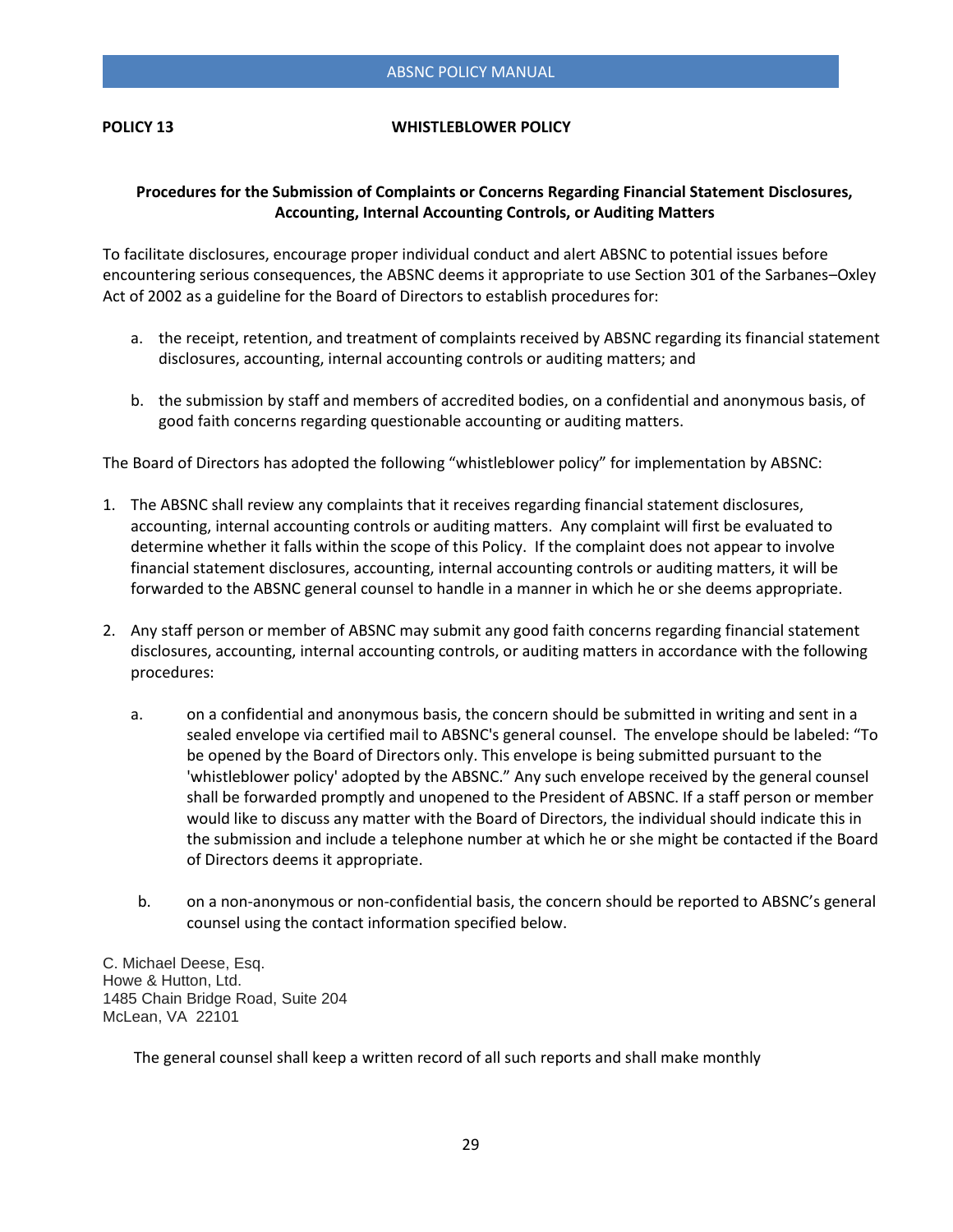# **POLICY 13 WHISTLEBLOWER POLICY (CONTINUED)**

 reports of the same to the President in any month in which a concern is reported. If the alleged violation relates to ABSNC's financial statement disclosures, accounting, internal accounting controls, or auditing matters, the reported concern shall immediately be relayed by the general counsel to the President. The President shall immediately notify the complainant that the concern has been received and that procedures as outlined below will begin.

3. Following the receipt of a complaint or a concern within the scope of this Policy, the Board of Directors will investigate each matter reported and take necessary and appropriate corrective or disciplinary actions. The status of all pending complaints will be reviewed at each regularly scheduled Board of Directors meeting.

4. The Board of Directors may enlist committee members, staff, and/or outside legal, accounting or other advisors, as appropriate, to conduct any investigation of complaints or concerns regarding financial statement disclosures, accounting, internal accounting controls, or auditing matters. In conducting any investigation, and to the extent possible consistent with the need to conduct an adequate review of any complaint or concern, the Board of Directors shall use reasonable efforts to attempt to protect the confidentiality and anonymity of the complainant.

5. ABSNC will not tolerate retaliation of any kind (including without limitation discharge, demotion, suspension, threatening, harassing, or in any manner discriminating against any such person in the terms or conditions of his or her employment) against staff or members of accredited bodies for complaints or concerns submitted hereunder that are made in good faith. Should the identity of any person making a complaint or a reporting a concern hereunder be made known, the Board of Directors shall monitor any disciplinary action against such person. Additionally, no staff person or member shall be adversely affected because the staff person or member refuses to carry out a directive which, in fact, constitutes corporate fraud or is a violation of state or federal law.

6. The Board of Directors shall retain as a part of its records for a period of no less than seven (7) years all such complaints and reported concerns, together with the proceedings of the Board with respect thereto. All such records will be treated as confidential information.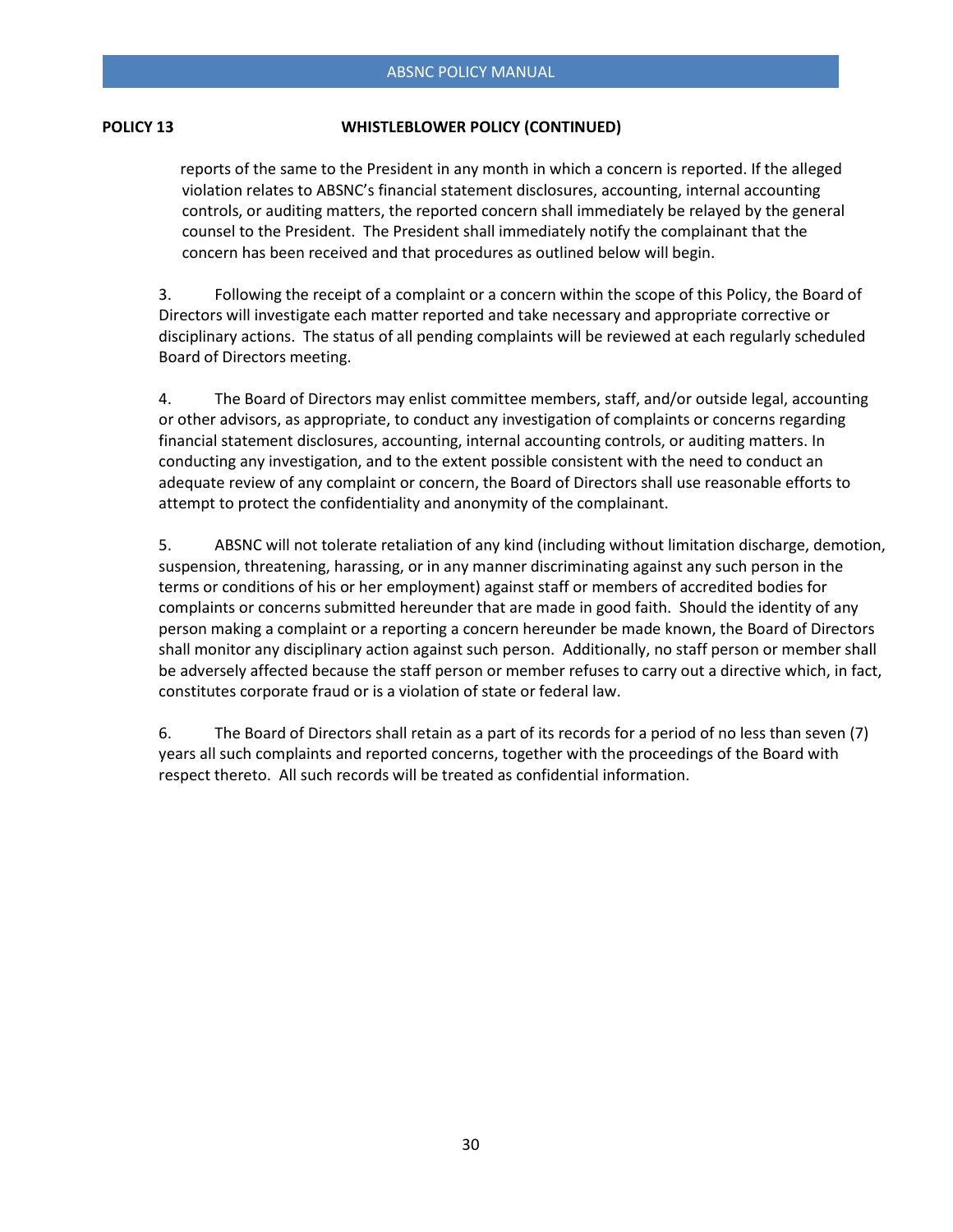#### **POLICY 14** JOINT VENTURE POLICY

The ABSNC shall evaluate any proposed joint venture or similar arrangement with a taxable entity under applicable federal tax law in order to protect the Association's exempt status.

A joint venture or similar arrangement is defined as any joint ownership or contractual arrangement through which there is an agreement to jointly undertake a specific business enterprise, investment, or exempt-purpose activity.

In order to safeguard the Association's exempt status, the Association shall consider the following when evaluating a joint venture arrangement with a taxable entity:

- Maintaining control over the venture or arrangement sufficient to ensure that it furthers the exempt purpose of the Association;
- Requiring that the venture or arrangement gives priority to furthering the Association's exempt purposes over maximizing profits for the other participant(s);
- -Prohibiting the venture or arrangement from engaging in activities that would jeopardize the Association's federal tax exemption; and
- Requiring that all contracts entered into with the venture be on terms that are "arm's length" or more favorable to the Association.